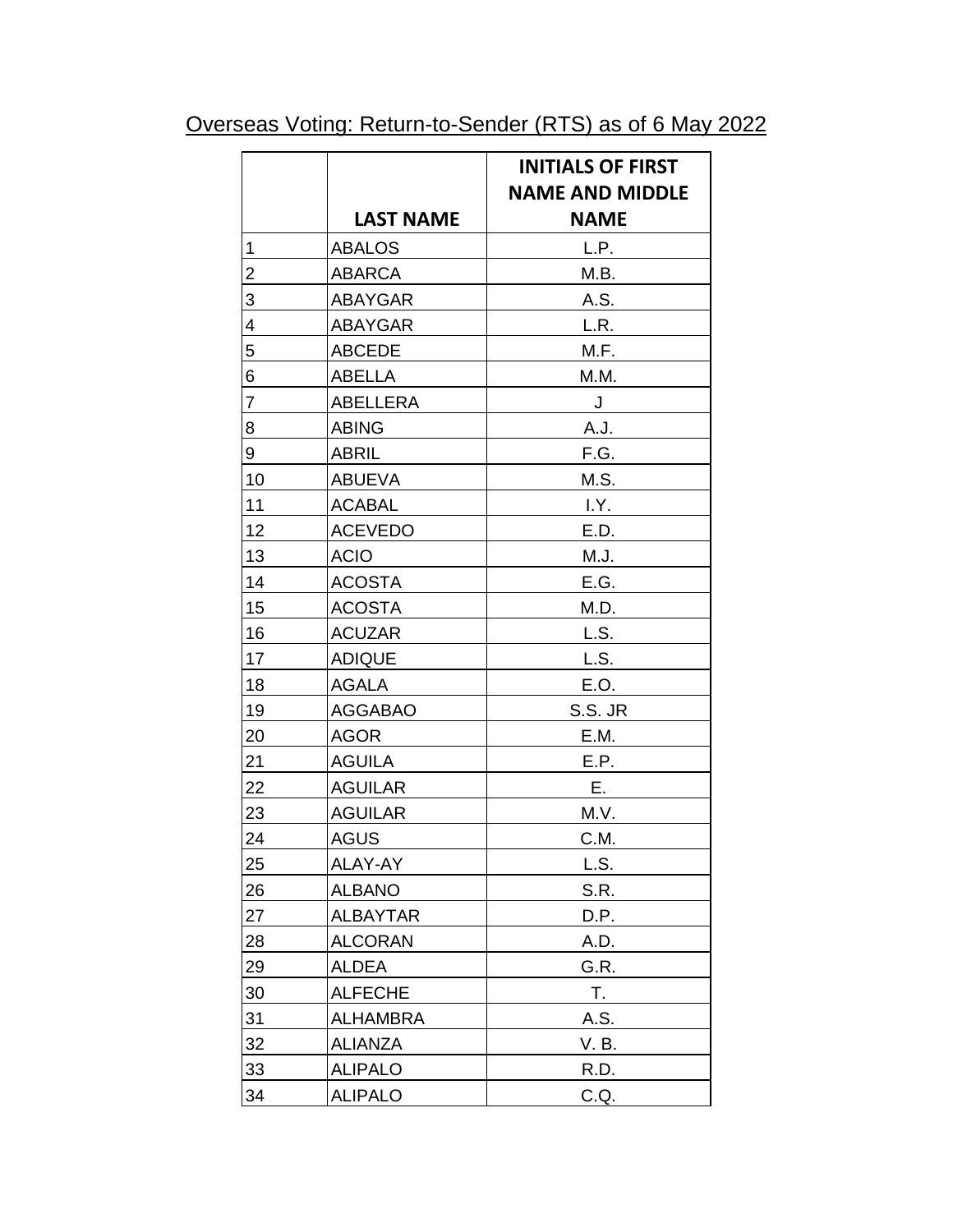| 35 | <b>ALIPIO</b>      | J.D.    |
|----|--------------------|---------|
| 36 | <b>ALIVIO</b>      | M.R. Z. |
| 37 | <b>ALMODOVAR</b>   | A.D.L.  |
| 38 | <b>ALMONTE</b>     | L.D.S.  |
| 39 | <b>ALMONTE</b>     | J.C.    |
| 40 | <b>ALTAREZ</b>     | E. T    |
| 41 | <b>ALTERADO</b>    | V.A.    |
| 42 | <b>ALVAREZ</b>     | A.M.    |
| 43 | <b>AMADO</b>       | A.T.    |
| 44 | <b>AMBOY</b>       | J.J.    |
| 45 | <b>AMBOY</b>       | G.B.    |
| 46 | <b>AMORES</b>      | B.C.    |
| 47 | <b>AMPACHO</b>     | M.C.    |
| 48 | <b>ANCHETA</b>     | F.M. JR |
| 49 | <b>ANDRES</b>      | E.A.    |
| 50 | <b>ANGELES</b>     | M.M.    |
| 51 | <b>ANGELES</b>     | S.I.    |
| 52 | <b>ANIDA</b>       | E.O.    |
| 53 | <b>APOSTOL</b>     | S.B.    |
| 54 | <b>APPELDOORIN</b> | P.B.    |
| 55 | <b>AQUINO</b>      | T.O.    |
| 56 | <b>ARCANGEL</b>    | N.D.    |
| 57 | <b>ARDID</b>       | R.G.    |
| 58 | <b>ARGUELLES</b>   | C.G.    |
| 59 | <b>ARGUELLES</b>   | L.C.    |
| 60 | <b>ARIAS</b>       | R.D.    |
| 61 | <b>ARIAS</b>       | D.P.    |
| 62 | <b>ARIENDA</b>     | A.O.    |
| 63 | <b>ASANIAS</b>     | A.R.    |
| 64 | <b>ASOMBRADO</b>   | E.B.    |
| 65 | <b>ASTURIAS</b>    | H.A.    |
| 66 | <b>ASTURIAS</b>    | N.M.    |
| 67 | <b>ASUNCION</b>    | E.B.    |
| 68 | <b>ATADERO</b>     | J.A.    |
| 69 | <b>ATIENZA</b>     | A.V.    |
| 70 | <b>ATIENZA</b>     | H.A.    |
| 71 | <b>ATIENZA</b>     | R.M.    |
| 72 | <b>ATIENZA</b>     | M.L.    |
| 73 | <b>AURELIO</b>     | R.P.    |
|    |                    |         |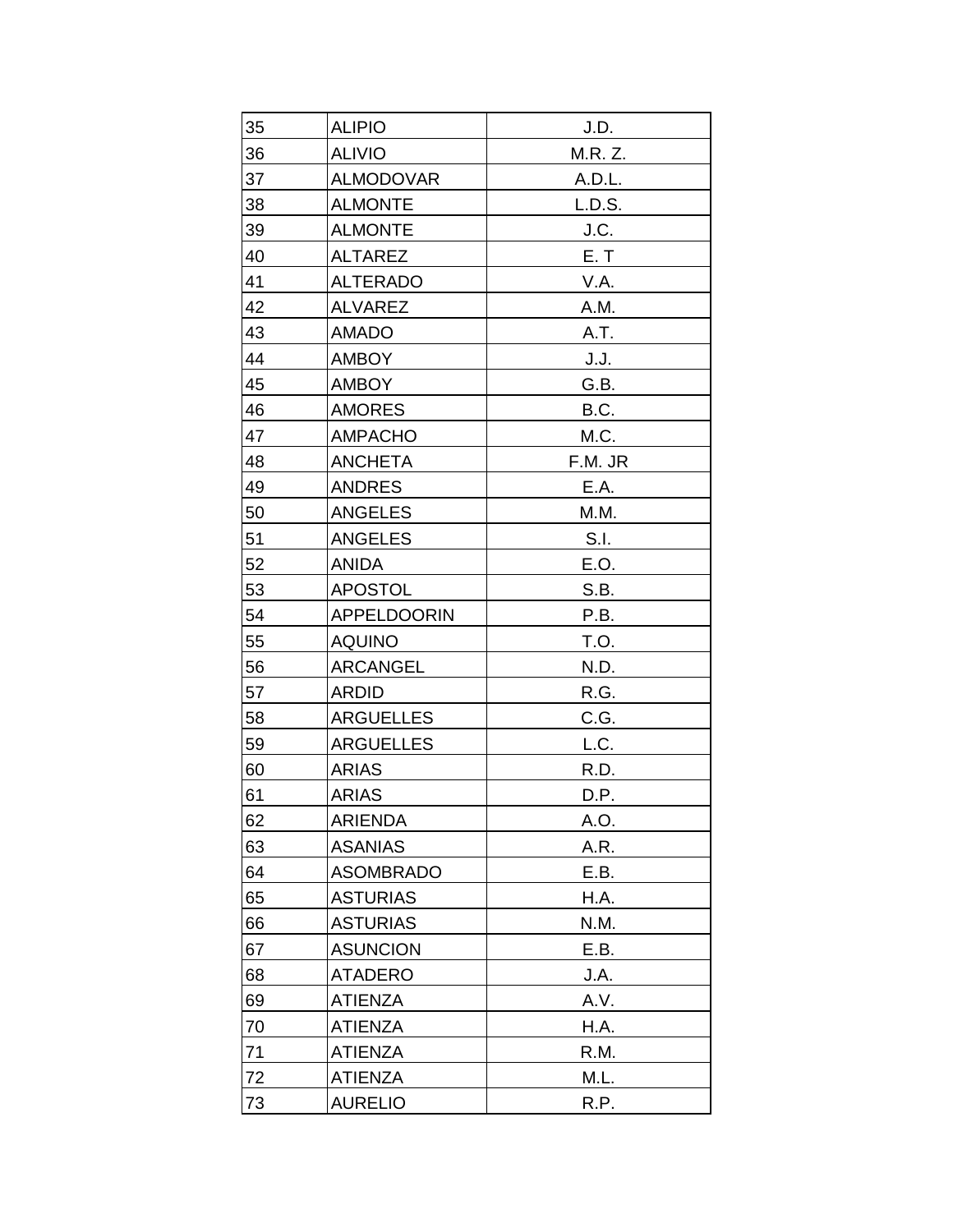| 74  | <b>AUSTIN</b>    | G.O.          |
|-----|------------------|---------------|
| 75  | <b>AVENIDO</b>   | P.D. JR.      |
| 76  | <b>AYEONA</b>    | E.C.          |
| 77  | <b>AYEONA</b>    | T.P.          |
| 78  | <b>AYERAS</b>    | R.V.          |
| 79  | <b>BAGARINAO</b> | F.L.          |
| 80  | <b>BAGARINAO</b> | D.G.          |
| 81  | <b>BALANSI</b>   | B.L.          |
| 82  | <b>BALBASTRO</b> | J.D.T.        |
| 83  | <b>BALBOA</b>    | I.B.          |
| 84  | <b>BALDERAMA</b> | L.T.          |
| 85  | <b>BALDIA</b>    | J.P.          |
| 86  | <b>BALICANTA</b> | B.R. JR       |
| 87  | <b>BALICANTA</b> | N.R.          |
| 88  | <b>BALICANTA</b> | S.R.          |
| 89  | <b>BALINONG</b>  | R.C.          |
| 90  | <b>BALLESTER</b> | L.M.          |
| 91  | <b>BALTAZAR</b>  | B.A.          |
| 92  | <b>BALTAZARN</b> | F.P.          |
| 93  | <b>BALUMA</b>    | J.L.          |
| 94  | <b>BALUMA</b>    | R.M.          |
| 95  | <b>BALUYOT</b>   | I.G.          |
| 96  | <b>BANAIRA</b>   | M.F.          |
| 97  | <b>BAÑARES</b>   | A.E. JR.      |
| 98  | <b>BAÑARES</b>   | A.A.          |
| 99  | <b>BAÑARES</b>   | T.E.          |
| 100 | <b>BANQUILAY</b> | G.V.          |
| 101 | <b>BARRERA</b>   | D.P.          |
| 102 | <b>BARTOLOME</b> | H.A.          |
| 103 | <b>BARTOLOME</b> | M.D.          |
| 104 | <b>BAUTISTA</b>  | M.J.          |
| 105 | <b>BAUTISTA</b>  | M. B.         |
| 106 | <b>BAUTISTA</b>  | <b>T.J. T</b> |
| 107 | <b>BAUTISTA</b>  | J.C.          |
| 108 | <b>BAUTISTA</b>  | R.G.          |
| 109 | <b>BAUTISTA</b>  | M.H.          |
| 110 | <b>BELDI</b>     | N.T.          |
| 111 | <b>BELESARIO</b> | M.B.          |
| 112 | <b>BELLEZA</b>   | R.R.          |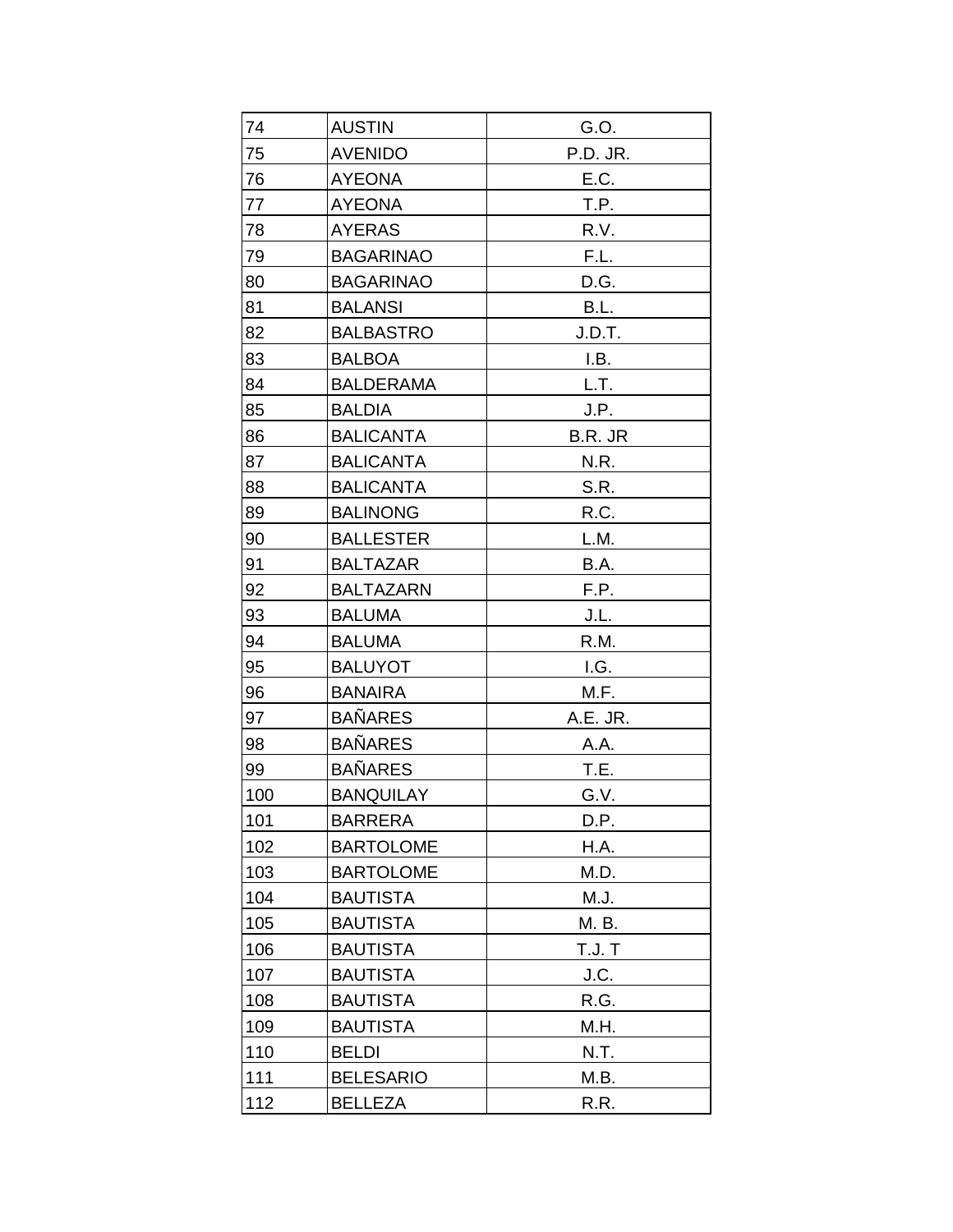| 113 | <b>BELZA</b>       | R.1      |
|-----|--------------------|----------|
| 114 | <b>BELZA</b>       | F.I.     |
| 115 | <b>BELZA</b>       | K.I.     |
| 116 | <b>BENABESE</b>    | C.A. JR. |
| 117 | <b>BENDILLO</b>    | R.D.     |
| 118 | <b>BENLOTA</b>     | Y.A.     |
| 119 | <b>BERBON</b>      | E.A.     |
| 120 | <b>BERBON</b>      | J.A.     |
| 121 | <b>BERBON</b>      | E.V.     |
| 122 | <b>BERNARDEZ</b>   | M.C.     |
| 123 | <b>BIAS</b>        | R.E.     |
| 124 | <b>BIOCARLES</b>   | J.R.     |
| 125 | <b>BONA</b>        | G.B      |
| 126 | <b>BORJA</b>       | L.B      |
| 127 | <b>BORJA</b>       | K.O.     |
| 128 | <b>BORJA</b>       | A.G.     |
| 129 | <b>BORRE</b>       | J.M.     |
| 130 | <b>BORRE</b>       | J.D.     |
| 131 | BOY                | S.S.     |
| 132 | <b>BRILLANTES</b>  | M.C.     |
| 133 | <b>BRIONES</b>     | M.F.     |
| 134 | <b>BRITANICO</b>   | D.B.     |
| 135 | <b>BRUSKIEWICH</b> | F.H.     |
| 136 | <b>BUENCONSEJO</b> | A        |
| 137 | <b>BUENDIA</b>     | A.R.     |
| 138 | <b>BUENVENIDA</b>  | R.S.     |
| 139 | <b>BUEZA</b>       | M.M.     |
| 140 | <b>BUGAOISAN</b>   | F.M.     |
| 141 | <b>BUMANGLAG</b>   | J.D.     |
| 142 | <b>BUSCH</b>       | M.G.L.   |
| 143 | <b>CAALIM</b>      | M.N.     |
| 144 | <b>CABALLERO</b>   | D.A.     |
| 145 | <b>CABALLERO</b>   | R.D.G    |
| 146 | <b>CABANBAN</b>    | K.L.     |
| 147 | <b>CABANBAN</b>    | R.L.     |
| 148 | <b>CABANSAG</b>    | D.L.     |
| 149 | <b>CABANTING</b>   | T.B      |
| 150 | <b>CABAYAO</b>     | N.P.     |
| 151 | <b>CABEBE</b>      | J.B.     |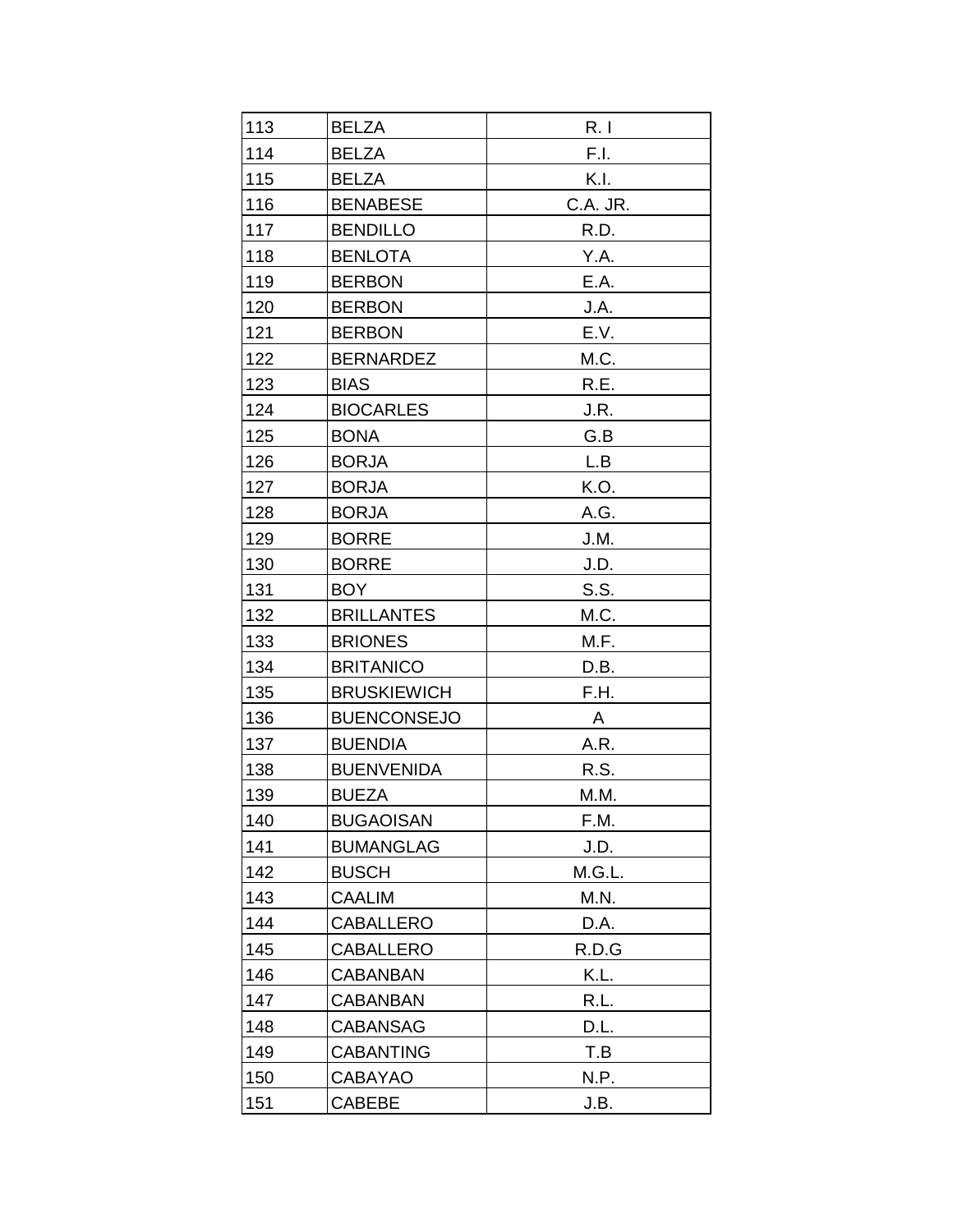| 152 | <b>CAFE</b>        | P.C.    |
|-----|--------------------|---------|
| 153 | <b>CAFIRMA</b>     | N.S.    |
| 154 | <b>CAIRME</b>      | G.G.    |
| 155 | <b>CALAYCAY</b>    | A.P.    |
| 156 | <b>CALDITO</b>     | M. B.   |
| 157 | <b>CALIMBO</b>     | M.V.    |
| 158 | <b>CALSIYAO</b>    | F.B.    |
| 159 | <b>CALUMA</b>      | J.D.    |
| 160 | <b>CAMAT</b>       | Y.L.    |
| 161 | <b>CAMBEL</b>      | N.C.    |
| 162 | <b>CAMPOS</b>      | M.A.    |
| 163 | <b>CANALES</b>     | F.P.    |
| 164 | <b>CANCINO</b>     | F.A. II |
| 165 | <b>CANITE</b>      | R.B.    |
| 166 | <b>CANSANAY</b>    | A.P.    |
| 167 | <b>CAPARAS</b>     | A.U.    |
| 168 | <b>CAPINO</b>      | A.C.    |
| 169 | <b>CAPINO</b>      | K.C.    |
| 170 | <b>CAPISOS</b>     | L.P.    |
| 171 | <b>CAPISOS</b>     | R.C.    |
| 172 | <b>CARASLO</b>     | R.C.    |
| 173 | <b>CARLING</b>     | J.T.    |
| 174 | <b>CARLOS</b>      | M.A.    |
| 175 | <b>CARMELO</b>     | M.P.    |
| 176 | <b>CARPIO</b>      | A.D.    |
| 177 | CARREON            | M.A.    |
| 178 | <b>CASTILLO</b>    | N.A.    |
| 179 | <b>CASTILLO</b>    | C.M.    |
| 180 | <b>CASTILLONES</b> | R.D.    |
| 181 | <b>CERVANTES</b>   | J.P.    |
| 182 | <b>CHAN</b>        | R.L.    |
| 183 | <b>CHUA</b>        | M.B.T.  |
| 184 | <b>CHUA</b>        | J.S.    |
| 185 | <b>CLERIGO</b>     | L.N.    |
| 186 | COCOS              | R.F.    |
| 187 | <b>COLASTRE</b>    | D.E.    |
| 188 | <b>COLLADO</b>     | V.A.    |
| 189 | <b>CORONEL</b>     | K.J.    |
| 190 | <b>CORPUZ</b>      | R.S.    |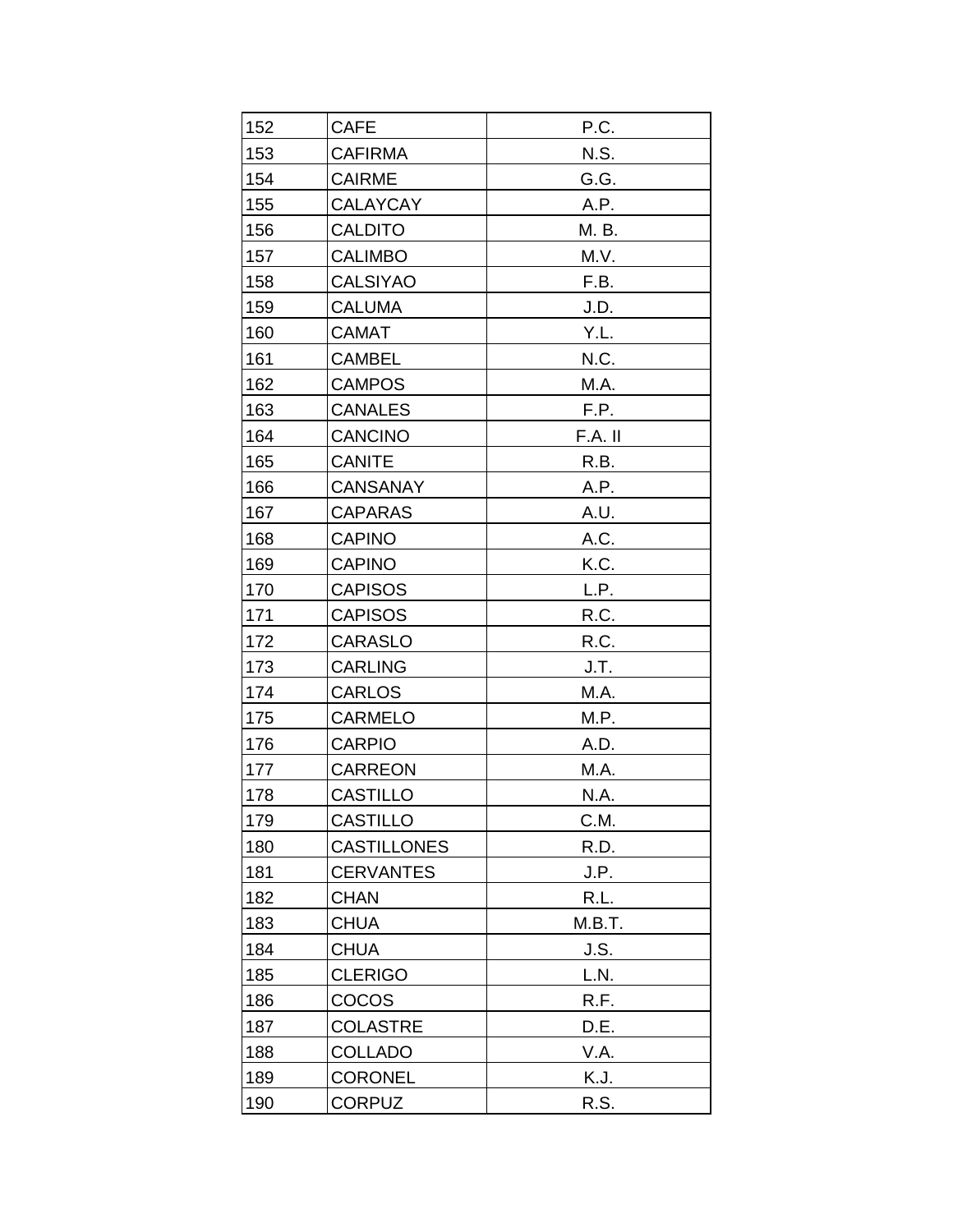| 191 | <b>CORTEZ</b>     | R.T.        |
|-----|-------------------|-------------|
| 192 | <b>CORTEZ</b>     | E.D.        |
| 193 | <b>COSIDON</b>    | G.G.        |
| 194 | COSTELO           | G.G.        |
| 195 | <b>CRISOSTOMO</b> | M.C.        |
| 196 | <b>CRISTOBAL</b>  | R.A.        |
| 197 | CRUZ              | A.T.        |
| 198 | <b>CRUZADA</b>    | R.G.        |
| 199 | <b>CUMMINS</b>    | N.M.        |
| 200 | <b>CUNANAN</b>    | C.A.        |
| 201 | <b>CUNANAN</b>    | G.D.        |
| 202 | <b>CUNANAN</b>    | L.D.        |
| 203 | <b>DACALCAP</b>   | M.R.        |
| 204 | <b>DACANAY</b>    | C.H.        |
| 205 | <b>DAGPIN</b>     | M.L.        |
| 206 | <b>DAGUNO</b>     | R.R.        |
| 207 | <b>DALA</b>       | E.G.        |
| 208 | <b>DALA</b>       | E.G.        |
| 209 | <b>DALA</b>       | M.G.        |
| 210 | <b>DALOSA</b>     | A.A.        |
| 211 | <b>DANDAN</b>     | K.S.        |
| 212 | <b>DANIS</b>      | N.T.        |
| 213 | <b>DANSALAN</b>   | B.R.        |
| 214 | <b>DANSALAN</b>   | M.R.        |
| 215 | <b>DANSALAN</b>   | J.P.        |
| 216 | <b>DAVID</b>      | I.P.        |
| 217 | <b>DAYONDON</b>   | S.Y.        |
| 218 | <b>DAYONDON</b>   | J.F.        |
| 219 | <b>DAZO</b>       | E.R.        |
| 220 | DE FELIPE         | E.O.        |
| 221 | DE GUZMAN         | M.C.        |
| 222 | DE LA PENA        | M.V.        |
| 223 | DE LEON           | <b>B.S.</b> |
| 224 | DE LEON           | E.L.        |
| 225 | DE LOS SANTOS     | M.B.        |
| 226 | DE MORETA         | S.B.        |
| 227 | DE VERA           | F.H.T.      |
| 228 | <b>DEATO</b>      | J.P.        |
| 229 | <b>DECENA</b>     | A.P.        |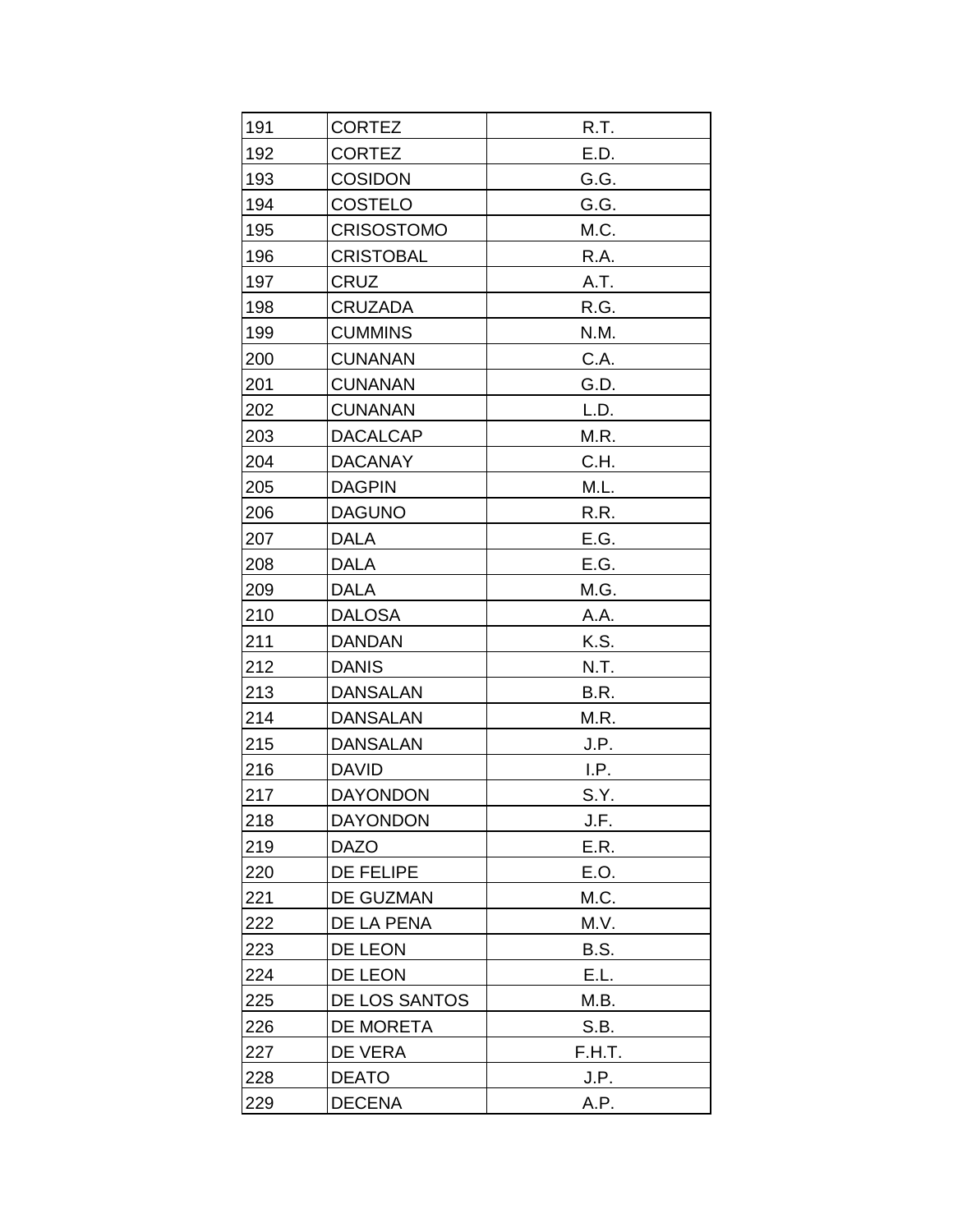| 230 | <b>DEL ROSARIO</b> | C.D.    |
|-----|--------------------|---------|
| 231 | <b>DEL ROSARIO</b> | J.M.    |
| 232 | <b>DEL ROSARIO</b> | J.C.    |
| 233 | <b>DELA CRUZ</b>   | L.C.    |
| 234 | DELA PEÑA          | D.C.    |
| 235 | DELA PEÑA          | R.A.    |
| 236 | <b>DELOS REYES</b> | R.A.    |
| 237 | <b>DELUPIO</b>     | A.S. JR |
| 238 | <b>DELUPIO</b>     | M.J.    |
| 239 | <b>DESTURA</b>     | M.C.    |
| 240 | <b>DEWSON</b>      | P.S.D   |
| 241 | <b>DEZA</b>        | A.P.    |
| 242 | <b>DIAZ</b>        | S.J.E.  |
| 243 | <b>DIGDIGAN</b>    | J.S.    |
| 244 | <b>DION</b>        | G.P.    |
| 245 | <b>DION</b>        | P.T.    |
| 246 | <b>DIONSON</b>     | A.M.    |
| 247 | <b>DIVIO</b>       | R.L.    |
| 248 | <b>DIZON</b>       | I.P.    |
| 249 | <b>DOCDOCIL</b>    | J. M.   |
| 250 | <b>DOCDOCIL</b>    | J. M.   |
| 251 | <b>DOCENA</b>      | N.D.S   |
| 252 | <b>DOLAUTA</b>     | R.A.    |
| 253 | <b>DOLDOLIA</b>    | G.L.    |
| 254 | <b>DOMAGAS</b>     | I.G.    |
| 255 | <b>DOMAOA</b>      | J.P.    |
| 256 | <b>DOMAOA</b>      | W.P.    |
| 257 | <b>DOMINGSIL</b>   | L.A.    |
| 258 | <b>DOMINGSIL</b>   | R.A.    |
| 259 | <b>DOMINGUEZ</b>   | M.M.    |
| 260 | <b>DONADO</b>      | K.B.    |
| 261 | <b>DONADO</b>      | K.B.    |
| 262 | <b>DONAIRE</b>     | F.M.F.  |
| 263 | <b>DONATO</b>      | P.V.    |
| 264 | <b>DONIDA</b>      | T.J.    |
| 265 | <b>DORONILA</b>    | E.P.    |
| 266 | <b>DOTON</b>       | R.L.    |
| 267 | <b>DUCUSIN</b>     | K.M.    |
| 268 | <b>DULDULAO</b>    | S.G.    |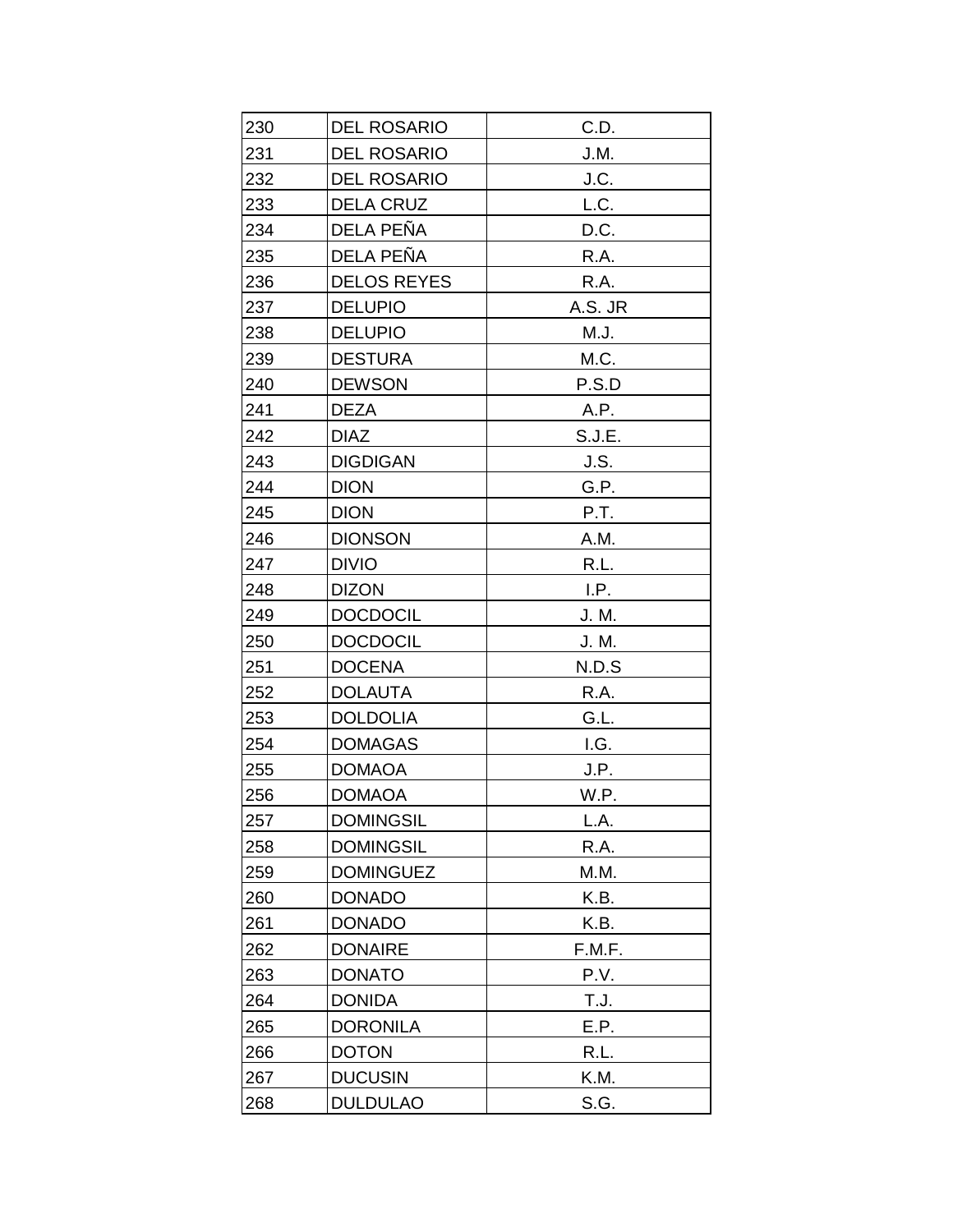| 269 | <b>DUMANDAN</b>    | E.C.     |
|-----|--------------------|----------|
| 270 | <b>DUMANDAN</b>    | E.E.     |
| 271 | <b>DUMLAO</b>      | R.B.     |
| 272 | <b>EGEA</b>        | R.A.     |
| 273 | <b>ENRIQUEZ</b>    | J.L.     |
| 274 | <b>ERGUIZA</b>     | M.S.     |
| 275 | <b>ERSEDA</b>      | R.A.     |
| 276 | <b>ESGUERRA</b>    | K.L.     |
| 277 | <b>ESGUERRA</b>    | M.L.     |
| 278 | <b>ESGUERRA</b>    | F.G.     |
| 279 | <b>ESPIRITU</b>    | O.M.     |
| 280 | <b>ESTACIO</b>     | R.M.     |
| 281 | <b>EVANGELISTA</b> | D.A.     |
| 282 | <b>FABON</b>       | E.J.     |
| 283 | FAG-AYAN           | A.B.     |
| 284 | <b>FAVIS</b>       | B.P.A    |
| 285 | <b>FEBRERO</b>     | J.A      |
| 286 | <b>FELIPE</b>      | W.B.     |
| 287 | <b>FELIPE</b>      | R.B. JR  |
| 288 | <b>FELIX</b>       | Z.D.C.   |
| 289 | <b>FERNANDEZ</b>   | J.R. JR. |
| 290 | <b>FERNANDO</b>    | K.E.C    |
| 291 | <b>FERNANDO</b>    | J.T.     |
| 292 | <b>FERNANDO</b>    | L.K.K.K  |
| 293 | <b>FERRER</b>      | J. R.    |
| 294 | <b>FILIPCHUK</b>   | L.C.     |
| 295 | <b>FLORES</b>      | W.H.     |
| 296 | <b>FLORES</b>      | C.C.     |
| 297 | <b>FLORES</b>      | J.G.     |
| 298 | <b>FORNOLES</b>    | K.B.     |
| 299 | <b>FRANCO</b>      | A.B.     |
| 300 | <b>FRANCO</b>      | J.B.     |
| 301 | <b>FRIDRICH</b>    | T.G.     |
| 302 | <b>FRONDARINA</b>  | J.J.     |
| 303 | <b>FUENTEBILLA</b> | J.M.     |
| 304 | <b>FULGUERINAS</b> | A.G.     |
| 305 | <b>FUNDAL</b>      | J. G.    |
| 306 | <b>GABRIEL</b>     | R.O.     |
| 307 | <b>GAGUI</b>       | M.R.     |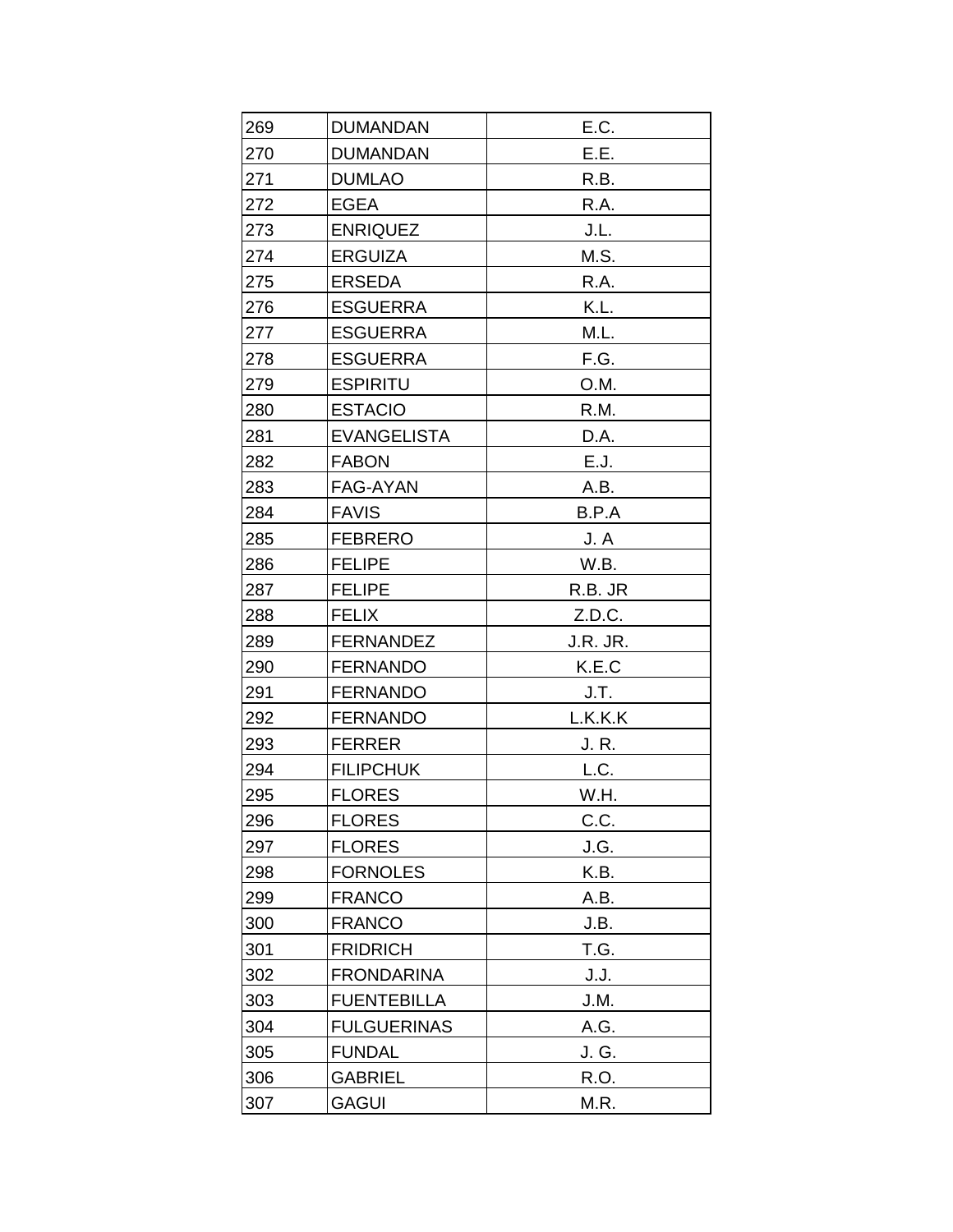| 308 | <b>GAGUI-ANGCOY</b> | E.R. |
|-----|---------------------|------|
| 309 | <b>GALAN</b>        | M.O. |
| 310 | <b>GALANG</b>       | S.C. |
| 311 | <b>GALANG</b>       | J.C. |
| 312 | <b>GALANTA</b>      | A.D. |
| 313 | <b>GALEON</b>       | I.D. |
| 314 | <b>GALEON</b>       | G.A. |
| 315 | <b>GALIZA</b>       | A.A. |
| 316 | <b>GALIZA</b>       | B.Q. |
| 317 | <b>GALIZA</b>       | A.A. |
| 318 | <b>GAMBOA</b>       | D.D. |
| 319 | <b>GAMBOA</b>       | H.D. |
| 320 | <b>GAMINO</b>       | J.E. |
| 321 | <b>GANCIA</b>       | H.M. |
| 322 | <b>GANCIA</b>       | L.M. |
| 323 | <b>GANTALA</b>      | F.T. |
| 324 | <b>GARCIA</b>       | M.M. |
| 325 | <b>GARCIA</b>       | B.O. |
| 326 | <b>GARCIA</b>       | C.J. |
| 327 | <b>GARCIA</b>       | M.S. |
| 328 | <b>GARCIA</b>       | L.I. |
| 329 | <b>GARCIA</b>       | A.F. |
| 330 | <b>GARNACE</b>      | M.S. |
| 331 | <b>GASPAR</b>       | R.M. |
| 332 | <b>GASPAR</b>       | J.B. |
| 333 | <b>GASPAR</b>       | R.M. |
| 334 | <b>GATPANDAN</b>    | R.R. |
| 335 | <b>GATPANDAN</b>    | D.M. |
| 336 | <b>GAVINA</b>       | M.D. |
| 337 | <b>GAYETA</b>       | V.G. |
| 338 | <b>GESUDEN</b>      | S.P. |
| 339 | GO                  | S.B. |
| 340 | GO                  | K.T. |
| 341 | <b>GOCOYO</b>       | S.M. |
| 342 | <b>GONZALES</b>     | P.G. |
| 343 | <b>GONZALES</b>     | R.C. |
| 344 | <b>GONZALES</b>     | M.P. |
| 345 | <b>GONZALES</b>     | M.S. |
| 346 | <b>GRANADO</b>      | D.H. |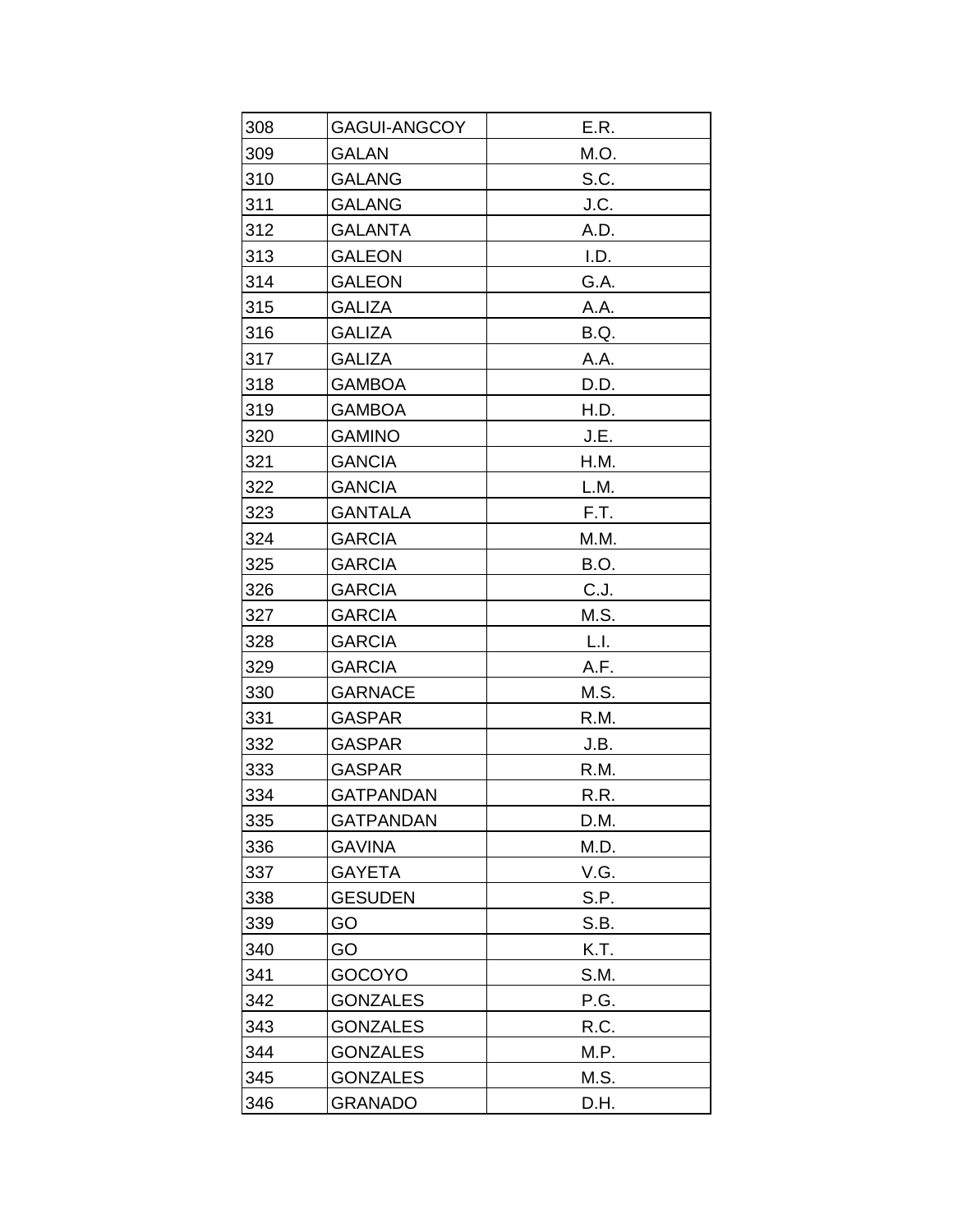| 347 | <b>GUEVARA</b>     | B.L. |
|-----|--------------------|------|
| 348 | <b>GUEVARA</b>     | R.H. |
| 349 | <b>GUIANG</b>      | R.B. |
| 350 | <b>GUIANG</b>      | M.C. |
| 351 | <b>GUIANG</b>      | L.C. |
| 352 | <b>GUILLERMO</b>   | S.B. |
| 353 | <b>GUMBOC</b>      | R.R. |
| 354 | <b>GUNDAY</b>      | N.U. |
| 355 | <b>GURANGO</b>     | A.A. |
| 356 | <b>GUTIERREZ</b>   | M.A. |
| 357 | <b>HALASAN</b>     | V.Z. |
| 358 | <b>HAMTO</b>       | D.C. |
| 359 | <b>HANGGOY</b>     | J.D. |
| 360 | <b>HAZAL</b>       | B.B. |
| 361 | <b>HERNANDEZ</b>   | F.A. |
| 362 | <b>HERNANDEZ</b>   | M.R. |
| 363 | <b>HERNANDEZ</b>   | M.R. |
| 364 | <b>HERRERA</b>     | A.C. |
| 365 | <b>HOBAN</b>       | J.D. |
| 366 | <b>HURTADO</b>     | R.Y. |
| 367 | <b>IBANES</b>      | M.T. |
| 368 | <b>IBANES</b>      | R.T. |
| 369 | <b>IDO</b>         | M.M. |
| 370 | <b>IGAR</b>        | A.C. |
| 371 | <b>IGAR</b>        | A.N. |
| 372 | <b>IGNACIO</b>     | M.G. |
| 373 | <b>IGNACIO</b>     | R.G. |
| 374 | <b>IGNACIO</b>     | L.T. |
| 375 | <b>IGNACIO</b>     | J.I. |
| 376 | <b>ILAD</b>        | A.A. |
| 377 | <b>ILAGAN</b>      | R.A. |
| 378 | <b>ILUSTRE</b>     | B.O. |
| 379 | <b>INDICO</b>      | L.C. |
| 380 | <b>INTENDENCIA</b> | A.L. |
| 381 | <b>IRINCO</b>      | R.L. |
| 382 | <b>JALA</b>        | J.F. |
| 383 | <b>JALASAN</b>     | I.O. |
| 384 | <b>JAMORA</b>      | V.S. |
| 385 | <b>JANSON</b>      | J.L. |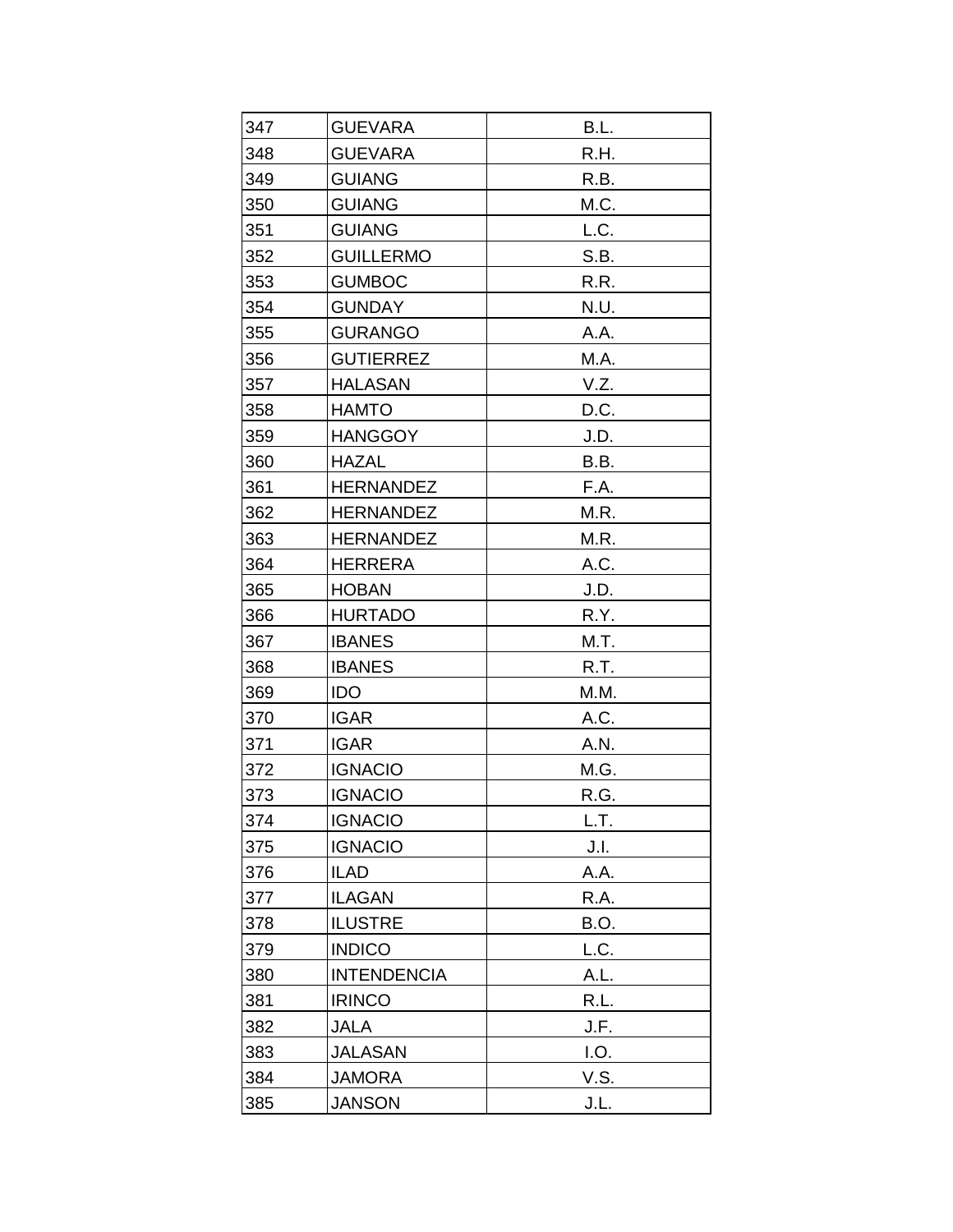| 386 | <b>JANSON</b>                      | R.L.        |
|-----|------------------------------------|-------------|
| 387 | <b>JARADAL</b>                     | M.C.        |
| 388 | <b>JARAMILLO</b>                   | <b>B.S.</b> |
| 389 | <b>JARDIN</b>                      | M.S.        |
| 390 | <b>JIMENEZ</b>                     | M.T.        |
| 391 | <b>JIMENEZ</b>                     | E.S.        |
| 392 | <b>JORDAS</b>                      | P.P. JR.    |
| 393 | <b>JUAREZ</b>                      | M.T.        |
| 394 | <b>JUAREZ</b>                      | R.M.        |
| 395 | <b>KAPUSTIANYK</b>                 | A.G.        |
| 396 | <b>KARWANDY</b>                    | M.I.        |
| 397 | <b>KING</b>                        | J.S.        |
| 398 | <b>KO</b>                          | M.G.C       |
| 399 | KODDITHUWAKKU<br><b>ARACHCHIGE</b> | M.F.        |
| 400 | <b>LACASANDILE</b>                 | V.L.        |
| 401 | <b>LACUESTA</b>                    | C.I.        |
| 402 | <b>LAGBAS</b>                      | A.S.        |
| 403 | <b>LAMORENA</b>                    | C.B.        |
| 404 | <b>LAMORENA</b>                    | N.N.        |
| 405 | LARGOZA                            | J.C.        |
| 406 | LARIETA                            | J.A.        |
| 407 | <b>LASUDEN</b>                     | A.S.        |
| 408 | <b>LENARES</b>                     | R.L.        |
| 409 | <b>LEONCIO</b>                     | Α.          |
| 410 | <b>LEOPOLDO</b>                    | T.B.        |
| 411 | <b>LEOPOLDO</b>                    | C.B.        |
| 412 | <b>LEVISTE</b>                     | M.B.        |
| 413 | <b>LEYSON</b>                      | M.R.        |
| 414 | <b>LIGASPE</b>                     | M.B.        |
| 415 | LIM                                | N.Q.        |
| 416 | LIM                                | E.T.        |
| 417 | LIM                                | P.M.        |
| 418 | LIM                                | A.D.        |
| 419 | LIM                                | D.D.        |
| 420 | LIM                                | B.G.        |
| 421 | LIM                                | C.G.        |
| 422 | <b>LIMIO</b>                       | L.C.R.      |
| 423 | <b>LISTA</b>                       | L.D.        |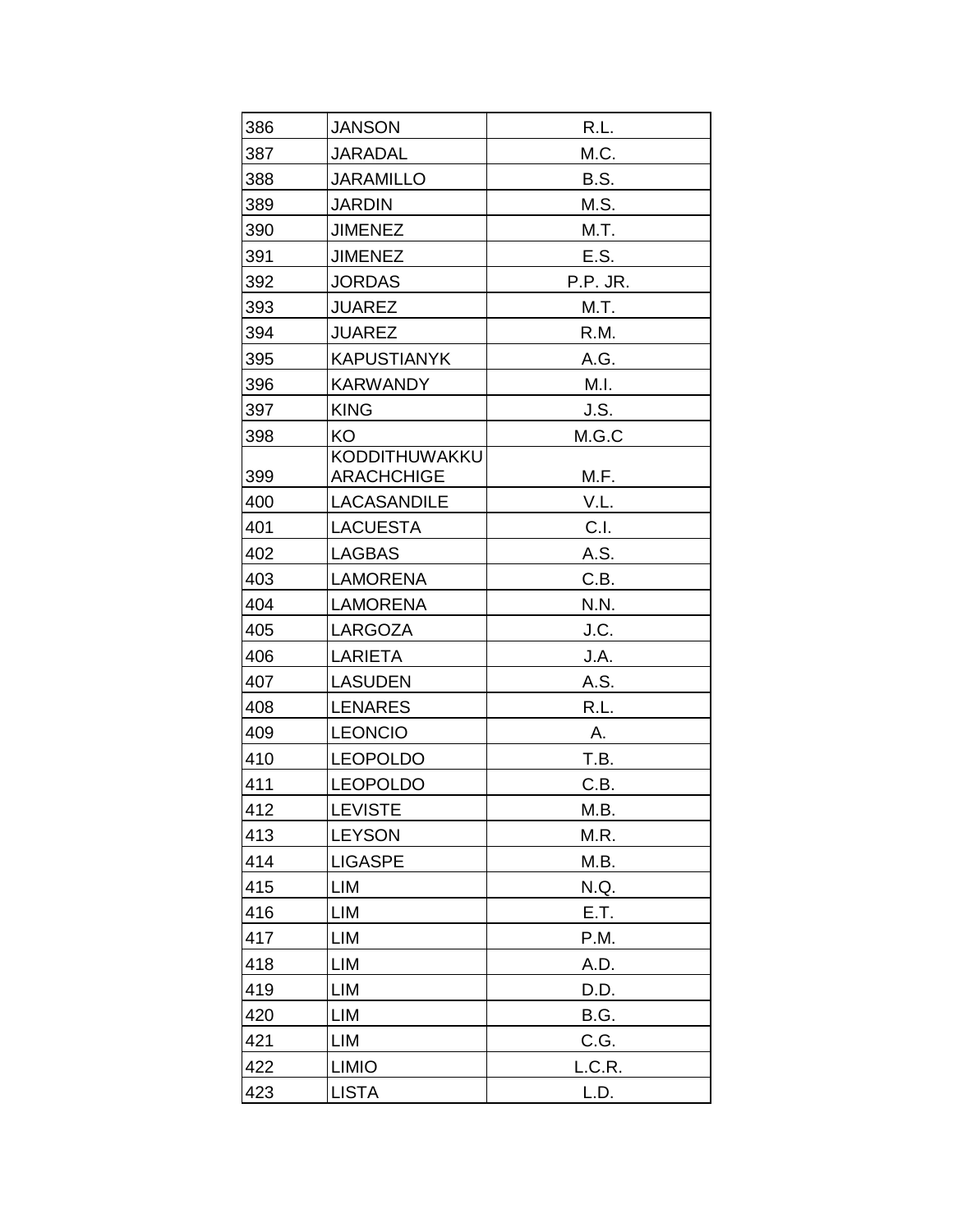| 424        | <b>LLANEZA</b>       | E.A.        |
|------------|----------------------|-------------|
| 425        | <b>LODEVICO</b>      | H.S.        |
| 426        | <b>LOPEZ</b>         | A.G.        |
| 427        | <b>LOPEZ</b>         | R.B         |
| 428        | <b>LOQUIAS</b>       | J.M.        |
| 429        |                      | C.A.        |
| 430        | LOZADA<br><b>LUA</b> | R.B.        |
|            | <b>LUCENA</b>        |             |
| 431<br>432 | <b>LUCENA</b>        | J.G<br>R.O. |
| 433        | LUCENO               | L.P.        |
| 434        | <b>LUMANLAN</b>      | I.M.        |
|            |                      |             |
| 435        | <b>LUMIO</b>         | M.I.        |
| 436        | <b>LUZA</b>          | P.M.        |
| 437        | <b>MABUNAY</b>       | L.M.        |
| 438        | <b>MABUWAY</b>       | L.M.        |
| 439        | <b>MACATANGAY</b>    | J.D.        |
| 440        | <b>MADERA</b>        | J.B.        |
| 441        | <b>MADRIAGA</b>      | M.S.        |
| 442        | <b>MADRIAGA</b>      | B.G. II     |
| 443        | <b>MADRID</b>        | J.P.        |
| 444        | <b>MAGANON</b>       | I.J.C.      |
| 445        | <b>MAGANON</b>       | C.C.        |
| 446        | <b>MAGBANUA</b>      | G.L.        |
| 447        | <b>MAGLANOC</b>      | K.A.        |
| 448        | <b>MAGNAYE</b>       | A.B.        |
| 449        | <b>MAGNAYE</b>       | I.C.        |
| 450        | <b>MAGNAYE</b>       | K.C.        |
| 451        | <b>MAGPANTAY</b>     | P.G.        |
| 452        | <b>MAGTAJAS</b>      | A.D.        |
| 453        | <b>MAGTOLIS</b>      | O.C.        |
| 454        | <b>MAILIG</b>        | K.Q.        |
| 455        | <b>MALAQUE</b>       | K.B.        |
| 456        | <b>MALAZO</b>        | M.R.        |
| 457        | <b>MALIWANA</b>      | J.G.        |
| 458        | <b>MALIWAT</b>       | F.S.        |
| 459        | <b>MALIWAT</b>       | E.S.        |
| 460        | <b>MALOLOS</b>       | M.E.        |
| 461        | <b>MAMONLUK</b>      | J.T.        |
| 462        | <b>MANAGUELOD</b>    | E.E.        |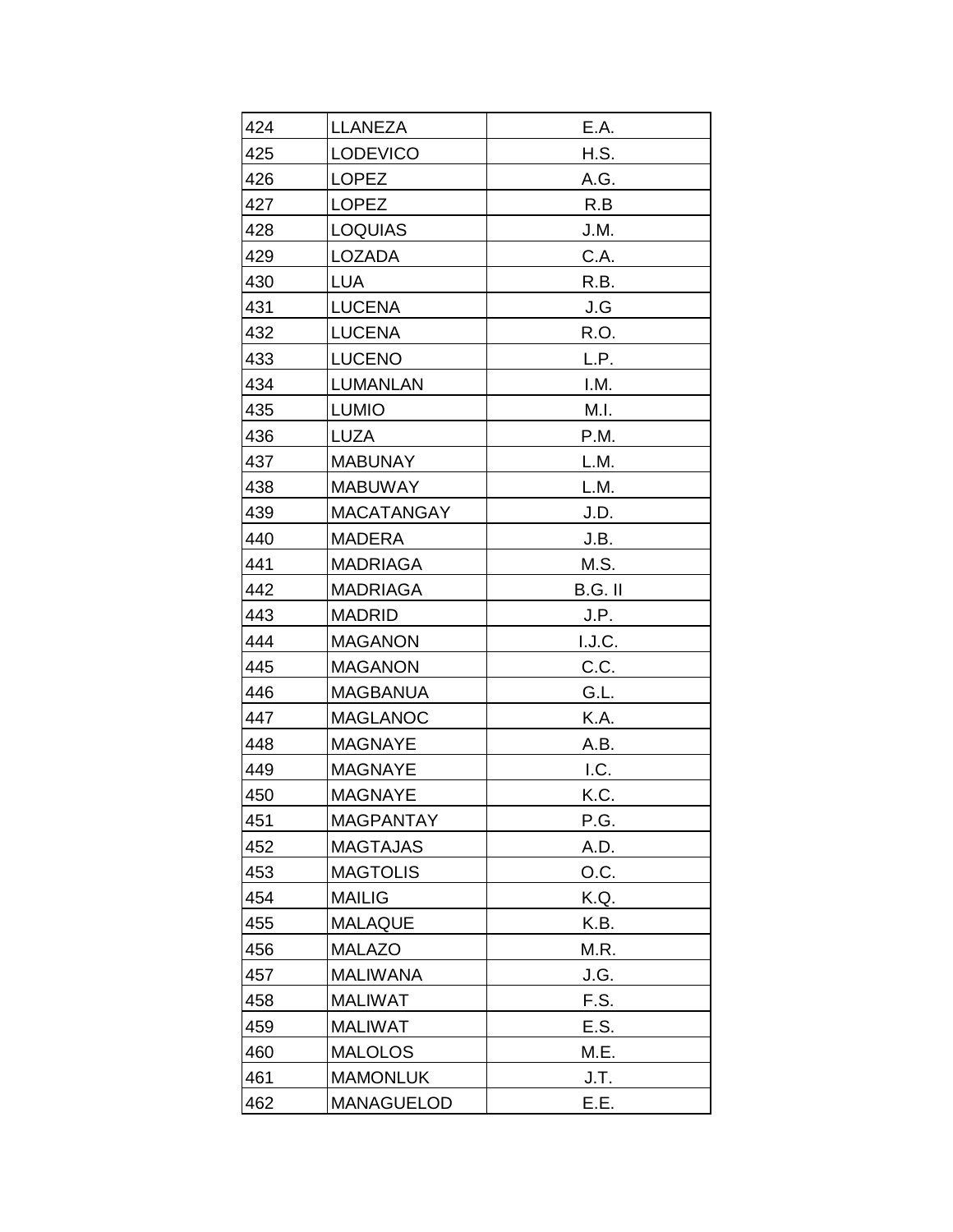| 463 | <b>MANALO</b>      | M. R.    |
|-----|--------------------|----------|
| 464 | <b>MANALO</b>      | E. B.    |
| 465 | <b>MANGAHIS</b>    | M.E.     |
| 466 | <b>MANGAOANG</b>   | R.M.     |
| 467 | <b>MANGINDALAT</b> | S.R.     |
| 468 | <b>MANGINSAWAN</b> | W.D.     |
| 469 | <b>MANIPON</b>     | J.M.     |
| 470 | <b>MANREAL</b>     | V.A.A.   |
| 471 | <b>MANUEL</b>      | M.S.     |
| 472 | <b>MARCHAN</b>     | O.L.     |
| 473 | <b>MARQUEZ</b>     | L.A.A    |
| 474 | <b>MARQUEZ</b>     | L.R.     |
| 475 | <b>MARTIN</b>      | J.S.     |
| 476 | <b>MARTIN</b>      | F.F.     |
| 477 | <b>MARTINEZ</b>    | J.C.     |
| 478 | <b>MARTINEZ</b>    | P.B.     |
| 479 | <b>MARTINEZ</b>    | E.C.     |
| 480 | <b>MARZAN</b>      | A.L.     |
| 481 | <b>MASA</b>        | R.D.V.   |
| 482 | <b>MATIAS</b>      | J.S.     |
| 483 | <b>MAUPAY</b>      | D.M.     |
| 484 | <b>MAYGAY</b>      | S.B.     |
| 485 | <b>MCDONALD</b>    | K.P.     |
| 486 | <b>MEDENILLA</b>   | B.U.     |
| 487 | <b>MEDINA</b>      | J.P.     |
| 488 | <b>MEDINA</b>      | A.E.     |
| 489 | <b>MELCHOR</b>     | B.P. JR. |
| 490 | <b>MENDOZA</b>     | W.T.     |
| 491 | <b>MENESES</b>     | A.R.     |
| 492 | <b>MERECIDO</b>    | E. J.    |
| 493 | <b>MESINA</b>      | M.C.     |
| 494 | <b>MICLAT</b>      | R.S.     |
| 495 | <b>MIGUEL</b>      | M.C.     |
| 496 | <b>MIGUEL</b>      | W.M.     |
| 497 | <b>MILLARES</b>    | R.T      |
| 498 | <b>MINA</b>        | V.L.     |
| 499 | <b>MISAJON</b>     | S.A.     |
| 500 | <b>MISAJON</b>     | H.B.     |
| 501 | <b>MISAJON</b>     | F.A.     |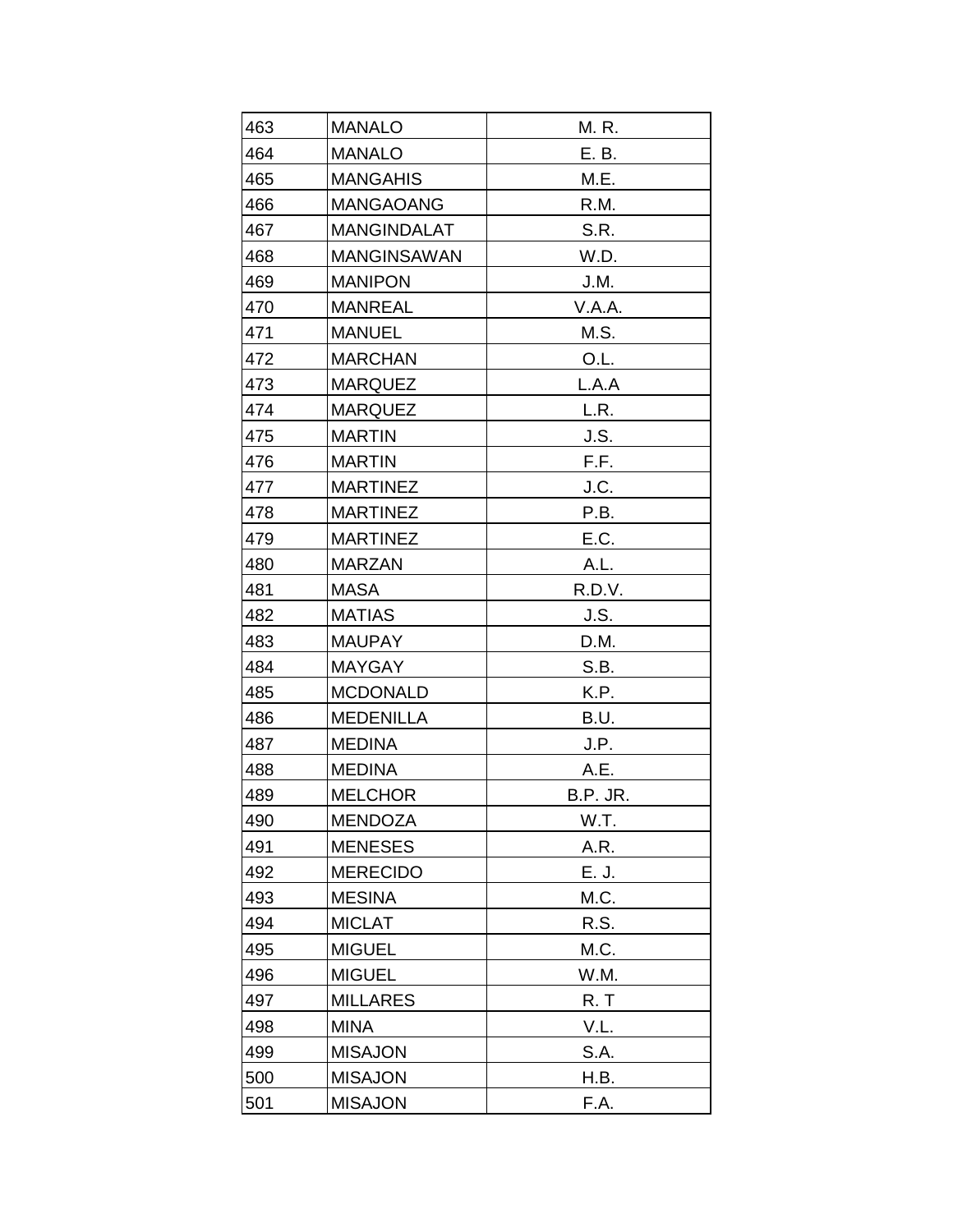| 502 | <b>MONSERATE</b>                    | C.C.         |
|-----|-------------------------------------|--------------|
| 503 | <b>MONTAJES</b>                     | M.T.         |
| 504 | <b>MONTINA</b>                      | J.H.         |
| 505 | <b>MONTINA</b>                      | S.           |
| 506 | <b>MONTON</b>                       | K.B.         |
| 507 | <b>MORAN</b>                        | E.B.         |
| 508 | <b>MPJECA</b>                       | R.A.         |
| 509 | <b>MULTO</b>                        | M.B.         |
| 510 | <b>MUSCADO</b>                      | L.D.C        |
| 511 | <b>NALICA</b>                       | D.B.         |
| 512 | <b>NATONTON</b>                     | Y.F.         |
| 513 | <b>NAYNES</b>                       | E.M.         |
| 514 | <b>NICOLAS</b>                      | M.M.         |
| 515 | <b>NIOSCO</b>                       | N.B.         |
| 516 | <b>NOBLEZA</b>                      | M.M.         |
| 517 | <b>NODADO</b>                       | R.R.M        |
| 518 | <b>NORIEGA</b>                      | R.M.         |
| 519 | <b>NORIEGA</b>                      | J.M.         |
| 520 | <b>NUARIN</b>                       | J.R.         |
| 521 | <b>NUAY</b>                         | M.D.         |
| 522 | <b>OBA</b>                          | L.N.         |
| 523 | <b>OBSANGA</b>                      | A.C.         |
| 524 | <b>OCAMPO</b>                       | N.C.         |
| 525 | <b>OCAMPO</b>                       | R.C.         |
| 526 | <b>OCAMPO</b>                       | J.M.         |
| 527 | <b>OCHOA</b>                        | P.M.         |
| 528 | <b>OCOL</b>                         | M.Y.         |
| 529 | <b>OCTAVIO</b>                      | I.C.         |
| 530 | <b>OCULAM</b>                       | D.P.         |
| 531 | <b>OLANGA</b>                       | M.O.         |
|     | <b>OLANO-</b>                       |              |
| 532 | <b>BARTOLOME</b><br><b>OLASIMAN</b> | S.F.<br>L.B. |
| 533 | <b>OLIMPO</b>                       |              |
| 534 | <b>OLINGGAY</b>                     | N.C.         |
| 535 | <b>OLLADO</b>                       | J.P.<br>K.P. |
| 536 | <b>ORDANEZ</b>                      |              |
| 537 | <b>ORDOÑA</b>                       | J.J          |
| 538 | <b>ORELLA</b>                       | K.N.         |
| 539 |                                     | N.M          |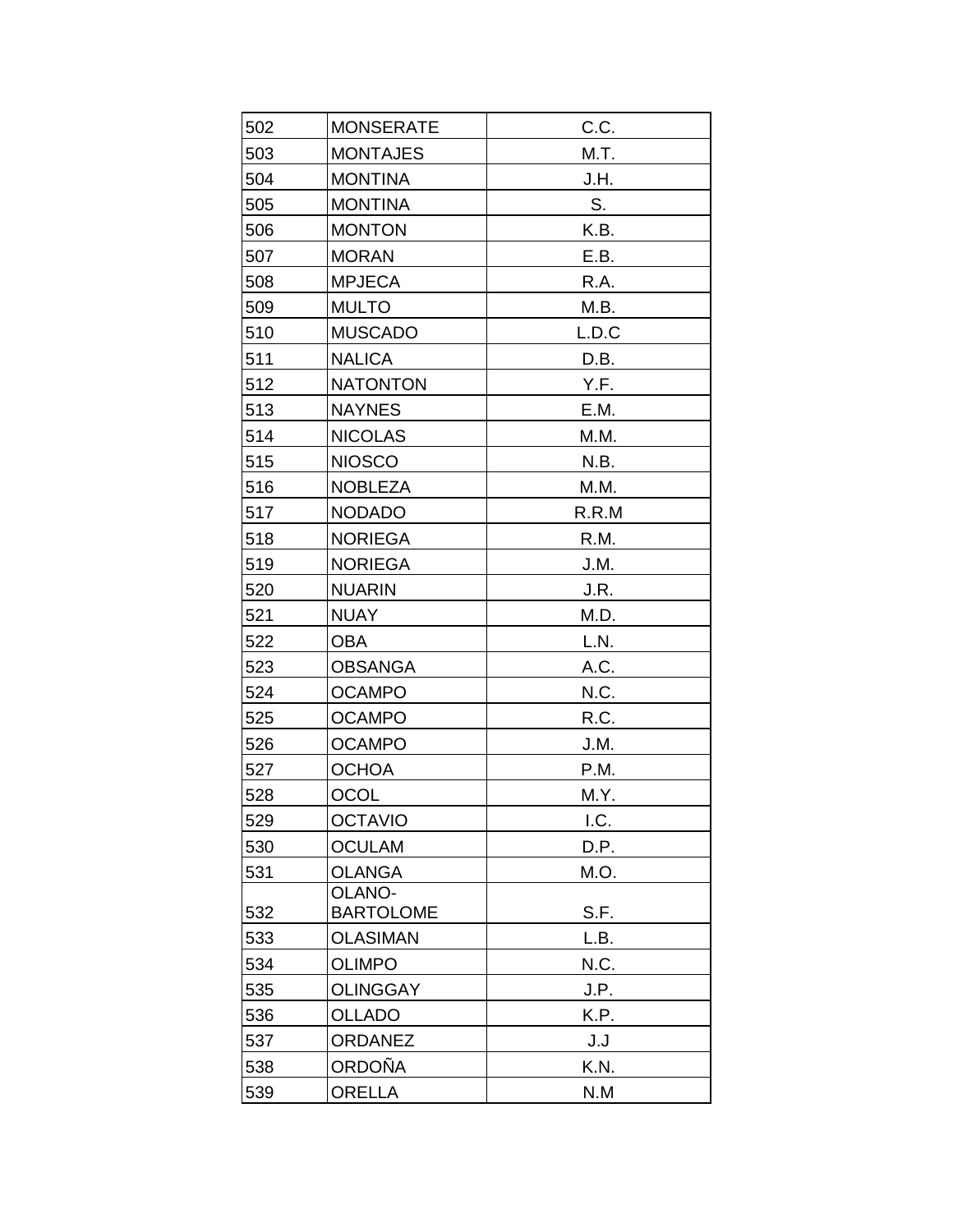| 540 | <b>ORIENTE</b>    | R.V.        |
|-----|-------------------|-------------|
| 541 | <b>ORIENTE</b>    | K.P.        |
| 542 | <b>ORILLA</b>     | L.C.        |
| 543 | <b>ORTIZ</b>      | R.B.        |
| 544 | <b>ORTUA</b>      | R.S.        |
| 545 | <b>ORTUA</b>      | J.R.        |
| 546 | <b>PABLO</b>      | L.C.        |
| 547 | <b>PACHO</b>      | R.C.        |
| 548 | <b>PACHO</b>      | M.C.        |
| 549 | <b>PACSA</b>      | J.A.        |
| 550 | <b>PACSA</b>      | J.A.        |
| 551 | <b>PADECIO</b>    | A.C.        |
| 552 | <b>PAGLINAWAN</b> | A.C.        |
| 553 | <b>PAGSISIHAN</b> | R.A.        |
| 554 | <b>PALACIOS</b>   | R.E.        |
| 555 | <b>PALAD</b>      | R.R.        |
| 556 | <b>PALER</b>      | S.D.L.      |
| 557 | <b>PALERMO</b>    | J.T.        |
| 558 | <b>PALOMARES</b>  | R.T.        |
| 559 | <b>PAMARAN</b>    | V.C.        |
| 560 | <b>PAMMIT</b>     | J.G.        |
| 561 | <b>PANGAN</b>     | P.L.        |
| 562 | <b>PANGILINAN</b> | A.P.        |
| 563 | <b>PANILLA</b>    | M.P.        |
|     | PARADELA-         |             |
| 564 | <b>HUNTER</b>     | I.A.        |
| 565 | PAREDES-REYES     | A.L.        |
| 566 | <b>PARRIN</b>     | K.M.        |
| 567 | <b>PARRIN</b>     | J.V.        |
| 568 | <b>PASA</b>       | A.D.        |
| 569 | <b>PASARADA</b>   | M.G.        |
| 570 | <b>PASION</b>     | I.Y.        |
| 571 | <b>PATAUEG</b>    | R.D.G       |
| 572 | <b>PAULE</b>      | G.O.        |
| 573 | PE                | R.D.        |
| 574 | PEÑAFUERTE        | F.B.        |
| 575 | <b>PENASCOSA</b>  | J.M.        |
| 576 | <b>PENCHON</b>    | V. F.       |
| 577 | <b>PEPITO</b>     | <b>B.I.</b> |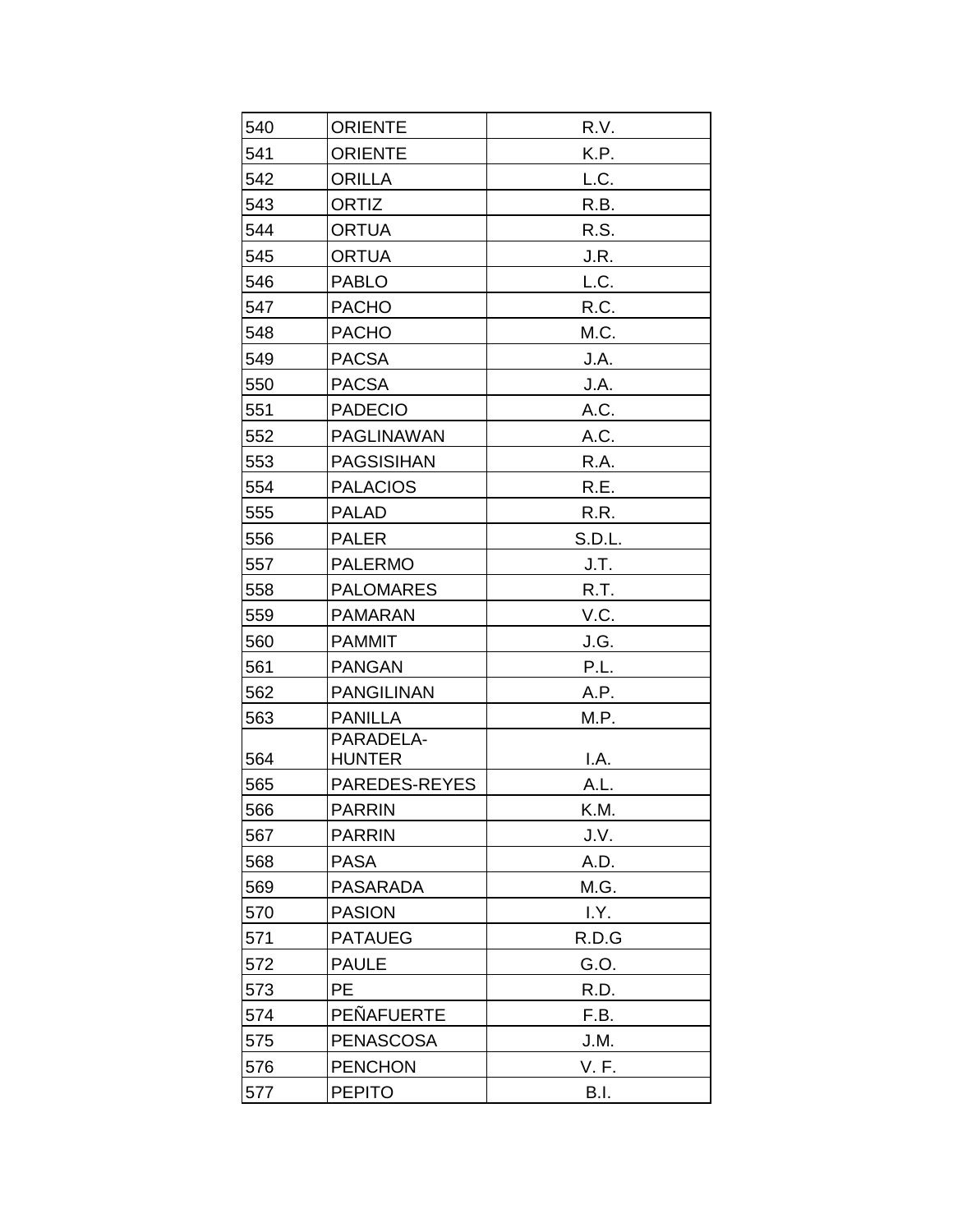| 578 | <b>PERALTA</b>   | K.O.      |
|-----|------------------|-----------|
| 579 | <b>PEREZ</b>     | A.S.      |
| 580 | <b>PEREZ</b>     | J.S.      |
| 581 | <b>PIANO</b>     | M.E.      |
| 582 | <b>PINGOL</b>    | J.A.      |
| 583 | <b>PINTOR</b>    | D.L.      |
| 584 | <b>PISTOLA</b>   | S.M.      |
| 585 | <b>PIZANA</b>    | M.I.      |
| 586 | <b>PIZANA</b>    | E.I.      |
| 587 | <b>PIZANA</b>    | P.B.      |
| 588 | PO               | B.E.      |
| 589 | PO               | M.C.      |
| 590 | <b>POJA</b>      | J.D.A.    |
| 591 | <b>PONGAD</b>    | S.B.      |
| 592 | <b>PRINCIPE</b>  | R.P.      |
| 593 | <b>QUILANA</b>   | A.T.      |
| 594 | <b>QUILLOY</b>   | K.C.      |
| 595 | <b>RAGONJAN</b>  | N.S.      |
| 596 | <b>RAGUDO</b>    | O.D.R.    |
| 597 | <b>RAMIL</b>     | M.D.      |
| 598 | <b>RAMIREZ</b>   | R.B.      |
| 599 | <b>RAMIREZ</b>   | C.L.      |
| 600 | <b>RAMOS</b>     | F.A.      |
| 601 | <b>RAMOS</b>     | C.M.      |
| 602 | <b>RAMOS</b>     | P.O.      |
| 603 | <b>RAMOS</b>     | L.J.      |
| 604 | <b>RAVASCO</b>   | G.G.      |
| 605 | <b>RAZO</b>      | A.B.      |
| 606 | <b>RECLUSADO</b> | G.D.      |
| 607 | <b>RECLUSADO</b> | P.N.      |
| 608 | <b>REFORADA</b>  | J.S.L.    |
| 609 | <b>REFORADA</b>  | R.S.L.    |
| 610 | <b>REJANO</b>    | S.T       |
| 611 | <b>REMA</b>      | V.C.      |
| 612 | <b>RENIDO</b>    | R.M.      |
| 613 | <b>REYES</b>     | M.C.      |
| 614 | <b>RICAFORT</b>  | C.E.      |
| 615 | <b>RICAFORT</b>  | $R.E.$ II |
| 616 | <b>RIMPILLO</b>  | A.G.      |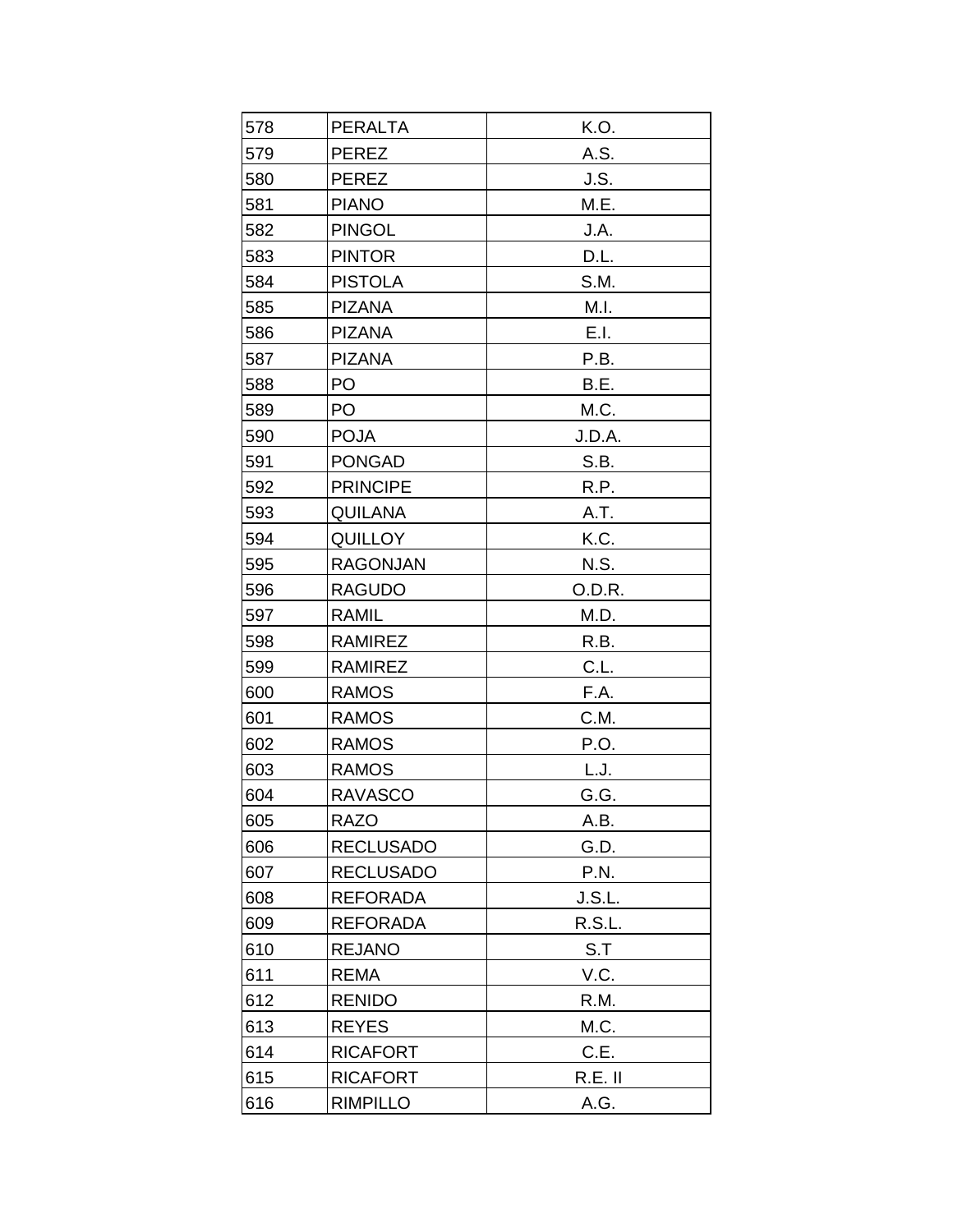| 617 | <b>RIMPILLO</b>  | M.A. |
|-----|------------------|------|
| 618 | <b>RINCORAYA</b> | N.A. |
| 619 | <b>RIPARIO</b>   | L.N. |
| 620 | <b>RIPARIP</b>   | A.B. |
| 621 | <b>RIVERA</b>    | K.A. |
| 622 | <b>RODEN</b>     | L.C. |
| 623 | <b>ROFULI</b>    | C.V. |
| 624 | <b>ROFULI</b>    | R.G. |
| 625 | <b>ROMINES</b>   | E.G. |
| 626 | <b>ROMUALDEZ</b> | A.M. |
| 627 | <b>ROQUINAZA</b> | J.P. |
| 628 | <b>ROSAL</b>     | M.D. |
| 629 | <b>ROSALES</b>   | D.D  |
| 630 | <b>ROXAS</b>     | A.M. |
| 631 | <b>RUBIO</b>     | E.G. |
| 632 | <b>RUPAL</b>     | M.B. |
| 633 | <b>SABLAY</b>    | S.V. |
| 634 | <b>SABSALON</b>  | R.G  |
| 635 | <b>SACAYANAN</b> | J.M. |
| 636 | <b>SAGUN</b>     | M.R. |
| 637 | <b>SAHAGUN</b>   | C.A. |
| 638 | SAJA             | R.A. |
| 639 | <b>SALAVERIA</b> | E.J. |
| 640 | <b>SALAVERIA</b> | E.J. |
| 641 | <b>SALES</b>     | D.B. |
| 642 | <b>SALILIG</b>   | C.G. |
| 643 | <b>SALONOY</b>   | D.C  |
| 644 | <b>SALVADOR</b>  | J.J. |
| 645 | <b>SALVOSA</b>   | I.E. |
| 646 | <b>SAMILLANO</b> | J.A. |
| 647 | <b>SAMSON</b>    | M.U. |
| 648 | <b>SAMSON</b>    | R.R. |
| 649 | <b>SAN PEDRO</b> | S.N. |
| 650 | <b>SANCHEZ</b>   | C.V  |
| 651 | <b>SANCHEZ</b>   | F.P. |
| 652 | <b>SANCHEZ</b>   | J.L. |
| 653 | <b>SANEZ</b>     | A.M. |
| 654 | <b>SANEZ</b>     | P.P. |
| 655 | <b>SANEZ</b>     | P.P. |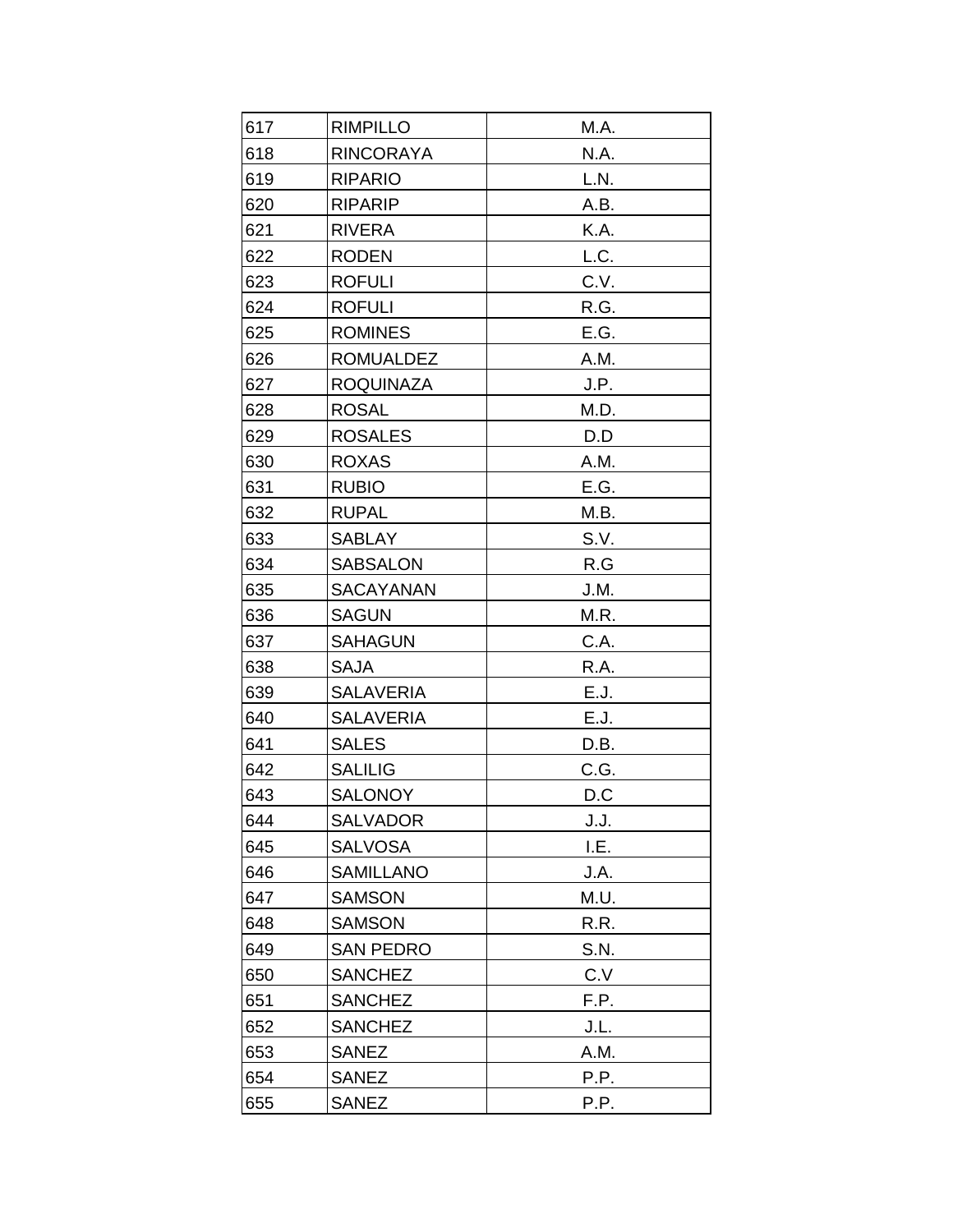| 656 | <b>SANTIAGO</b>  | E.B.    |
|-----|------------------|---------|
| 657 | <b>SANTOS</b>    | J.C.    |
| 658 | <b>SANTOS</b>    | E.C.    |
| 659 | SAO-AN           | J.B.    |
| 660 | <b>SAPIGAO</b>   | D.V.    |
| 661 | <b>SAQUIN</b>    | R.C.    |
| 662 | <b>SARANA</b>    | F.V.    |
| 663 | <b>SARANA</b>    | C.R.    |
| 664 | <b>SARMIENTO</b> | S.V.    |
| 665 | <b>SARRA</b>     | H.D.    |
| 666 | <b>SCHATZ</b>    | M.M.    |
| 667 | <b>SEBASTIAN</b> | L.A     |
| 668 | <b>SEBASTIAN</b> | G.A.    |
| 669 | <b>SEFULAN</b>   | L.C.    |
| 670 | <b>SEMERA</b>    | M.M.    |
| 671 | <b>SERENTAS</b>  | E.C.    |
| 672 | <b>SIA</b>       | S.T.    |
| 673 | <b>SIA</b>       | K.T.    |
| 674 | <b>SIBAYAN</b>   | R.T.    |
| 675 | <b>SICAT</b>     | J.P.    |
| 676 | <b>SICAT</b>     | M.J.P   |
| 677 | <b>SICAT</b>     | T.M. JR |
| 678 | <b>SIMANGAN</b>  | A.F.    |
| 679 | <b>SISON</b>     | A.M.    |
| 680 | SO               | S.T.    |
| 681 | <b>SOLEDAD</b>   | E.S.    |
| 682 | <b>SORIANO</b>   | J.M.    |
| 683 | <b>SORIANO</b>   | R.D.    |
| 684 | STA. ANA         | C.S.    |
| 685 | <b>STO TOMAS</b> | R.C.    |
| 686 | <b>STRENS</b>    | M.N.    |
| 687 | <b>SUAREZ</b>    | T.C.    |
| 688 | <b>SUBARBA</b>   | A.S.    |
| 689 | <b>SUGUE</b>     | J.S.    |
| 690 | SY               | J.S.    |
| 691 | SY-QUIA          | M.C.    |
| 692 | TABHAN           | K.J.    |
| 693 | <b>TABIAN</b>    | V.M.    |
| 694 | <b>TACDERAN</b>  | E.A.    |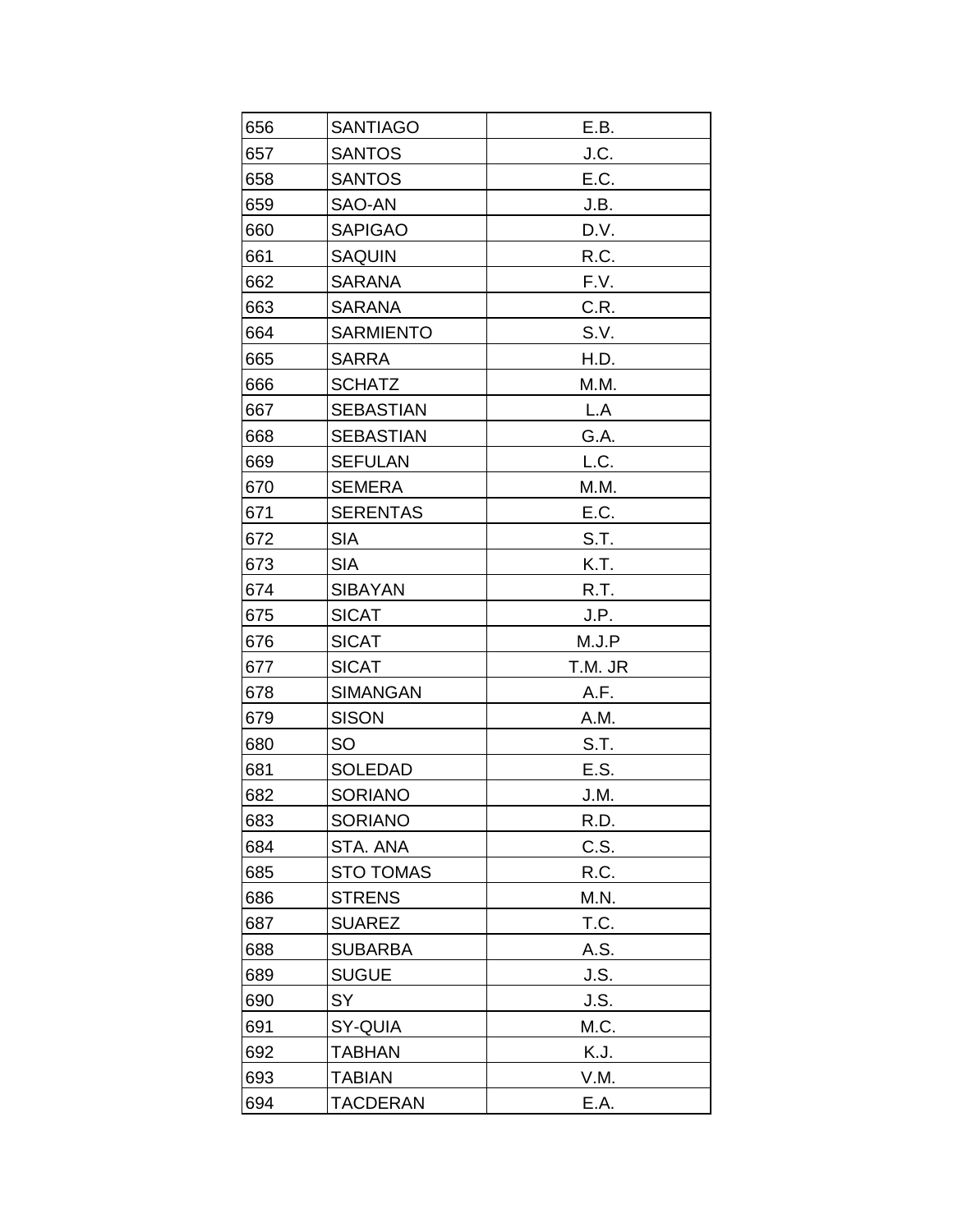| 695 | <b>TAGASA</b>    | M.M.        |
|-----|------------------|-------------|
| 696 | <b>TAGLE</b>     | K.L.        |
| 697 | <b>TAGLE</b>     | R.C.        |
| 698 | <b>TAHIL</b>     | <b>B.J.</b> |
| 699 | <b>TAHUM</b>     | E.N.        |
| 700 | <b>TALANA</b>    | M.V.        |
| 701 | <b>TAN</b>       | R.C.        |
| 702 | <b>TAN</b>       | A.D.G       |
| 703 | <b>TANDINGAN</b> | A.B.        |
| 704 | <b>TANDINGAN</b> | J.C.        |
| 705 | <b>TANGSOC</b>   | C.K.        |
| 706 | <b>TANJILI</b>   | T.D.        |
| 707 | <b>TAVARES</b>   | J.D.        |
| 708 | <b>TAVARES</b>   | M.E.        |
| 709 | <b>TAVARES</b>   | R.D.        |
| 710 | <b>TAYAG</b>     | J.I.        |
| 711 | <b>TAYARES</b>   | S.G.        |
| 712 | <b>TEJIDO</b>    | A.P.        |
| 713 | <b>TEODORO</b>   | A.P.        |
| 714 | <b>THOMAS</b>    | J.G.        |
| 715 | <b>TIAMSON</b>   | A.Q.        |
| 716 | <b>TIAMSON</b>   | M.D.B       |
| 717 | <b>TIDALGO</b>   | R.C.        |
| 718 | <b>TIDALGO</b>   | M.R.        |
| 719 | <b>TIN</b>       | J.N.        |
| 720 | <b>TONGOL</b>    | E.V.        |
| 721 | <b>TORRES</b>    | J.D.        |
| 722 | TSUI             | A.G.        |
| 723 | <b>TUMALES</b>   | M.M.        |
| 724 | <b>UNA</b>       | M.A.        |
| 725 | <b>URSUA</b>     | M. V.       |
| 726 | UY               | M. L.       |
| 727 | <b>VACALARES</b> | M.S.        |
| 728 | VALDEZ           | G.M.        |
| 729 | VALDEZ           | E.R. JR     |
| 730 | <b>VALENCIA</b>  | S.B.        |
| 731 | <b>VALERIANO</b> | T.R.        |
| 732 | VALLE            | C.A.        |
| 733 | VALLECER         | M.D.        |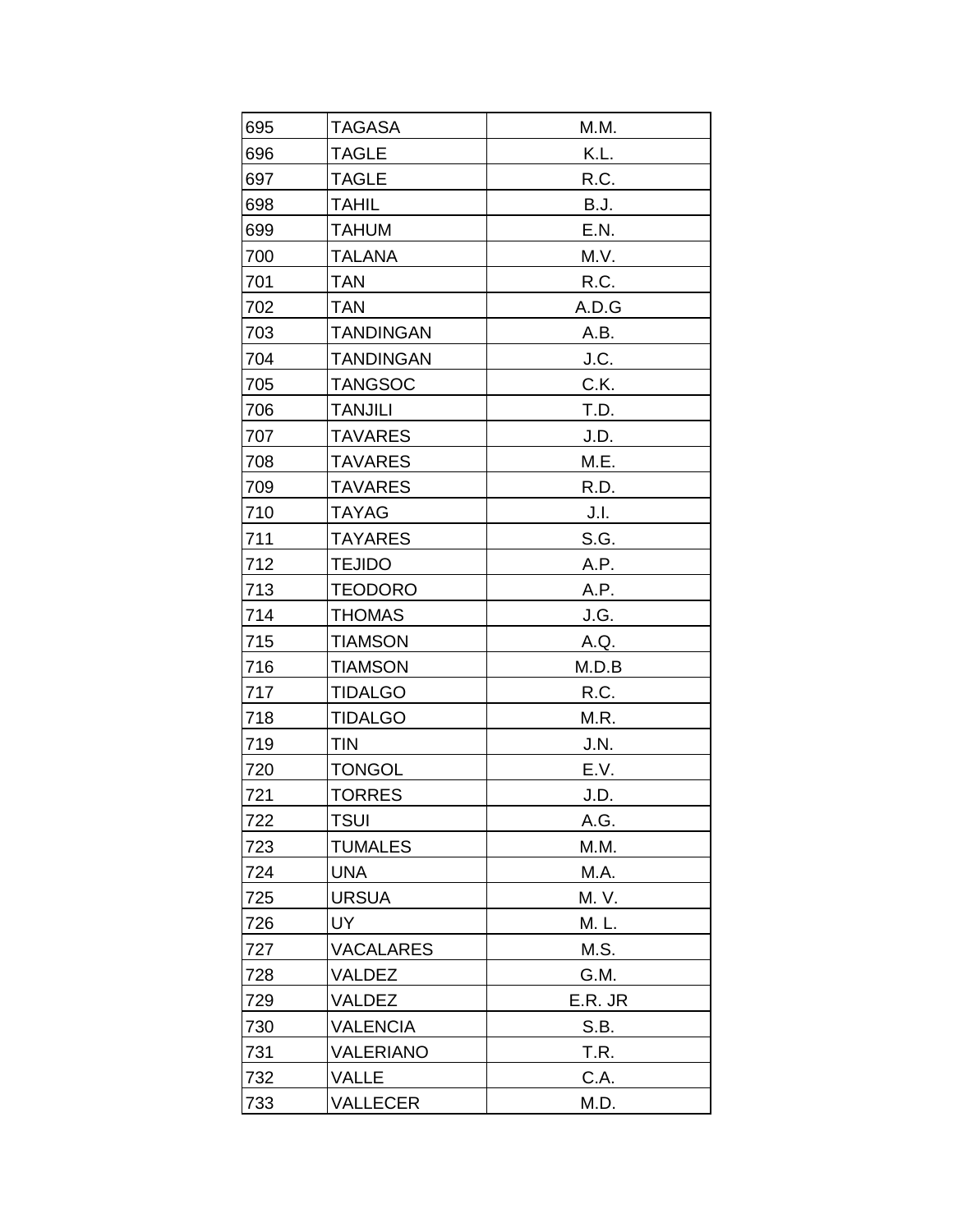| 734 | <b>VARGAS</b>     | M.E.C. |
|-----|-------------------|--------|
| 735 | <b>VELASCO</b>    | J. K.  |
| 736 | <b>VELASCO</b>    | A.C.   |
| 737 | <b>VELASCO</b>    | J.L.   |
| 738 | <b>VELASCO</b>    | R.O.   |
| 739 | <b>VELASQUEZ</b>  | A.S.   |
| 740 | <b>VELOSO</b>     | S. C.  |
| 741 | <b>VENERACION</b> | E.D    |
| 742 | <b>VERGARA</b>    | W.F.   |
| 743 | <b>VERGARA</b>    | J.M.   |
| 744 | <b>VIDAD</b>      | R.M.   |
| 745 | <b>VILLA</b>      | M.A.   |
| 746 | <b>VILLAMAYOR</b> | A.S.   |
| 747 | <b>VILLANUEVA</b> | A.H.S. |
| 748 | <b>VILLANUEVA</b> | D.A.   |
| 749 | <b>VILLANUEVA</b> | S.P.   |
| 750 | <b>VILLANUEVA</b> | H.B.   |
| 751 | <b>VILLARANTE</b> | L.C.   |
| 752 | <b>VILLARIN</b>   | R.S.   |
| 753 | <b>VILLARIZA</b>  | M.F.   |
| 754 | <b>VILLAROMAN</b> | J.M.   |
| 755 | <b>VILLAROMAN</b> | A.S.   |
| 756 | <b>VIRAY</b>      | J.B.   |
| 757 | <b>VISTA</b>      | C.Y.   |
| 758 | <b>VISTA</b>      | J.E.   |
| 759 | <b>VIVAR</b>      | K.D.G. |
| 760 | <b>WAHING</b>     | J.R.   |
| 761 | <b>WALKER</b>     | J.M.   |
| 762 | <b>WILLIAMS</b>   | L.E.   |
| 763 | <b>WILSON</b>     | C.A.   |
| 764 | YBAÑEZ            | M.C.   |
| 765 | <b>YEE</b>        | D.B.   |
| 766 | YLAYA             | R.T.   |
| 767 | <b>YNANEZ</b>     | L.M.   |
| 768 | <b>ZABLAN</b>     | F.M.   |
| 769 | <b>ZALUN</b>      | A.G.   |
| 770 | <b>ZAMORA</b>     | V.V.   |
| 771 | <b>ZETA</b>       | I.P.   |
| 772 | <b>ZETA</b>       | A.P.   |